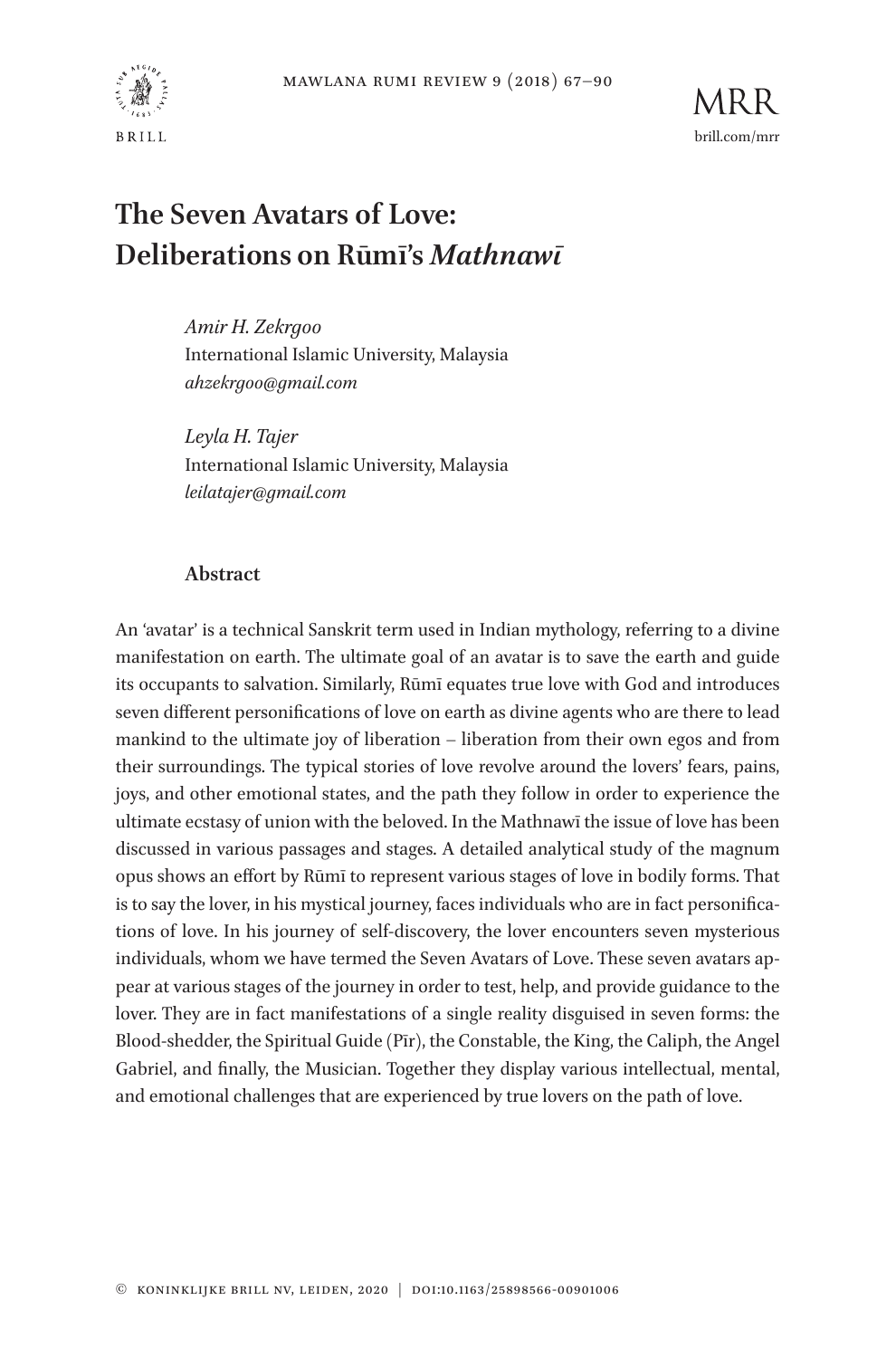## Keywords

avatar - personification of love - Masnavi - Mathnawī - samā' - Persian literature

 $...$ 

غلام عشق شوكه انديشه اين است همه صاحبدلان را پیشه این است جهان عشق است و پاقی زرق سازی همه بازی است الا عشق بازی

Be a slave to love - that's true contemplation! - that's every courageous man's vocation. The world is love, the rest's false fabrication, Everything is a game, save the game of adoration<sup>1</sup>

The Sanskrit term *avatar* (*avatāra*) that appears in the title of this essay refers to the divine modality and its means of 'descent', and is used specifically in Hindu religious teachings to suggest the manifestation or embodiment of God, particularly of Vishnu, in animal or human form on earth.<sup>2</sup> The actual term *avatar* comes later, but the concept that Hindus later describe by this term avatar is already evident in the Bhagavad-Gītā (4.6–8 and 9.11), where although Krishna is an unborn  $(a<sub>j</sub>ah)$  incorruptible spiritual essence  $(avyay\bar{a}tm\bar{a})$  – indeed the Lord himself in creaturely form (bhūtānām īśvaro) – he grants himself a material form (prakrtim svām adhisthāya) and 'comes into being from age to age' (sambhavāmi yuge yuge), 'assuming a body in human form' (mānusim tanum āśritam) on earth 'in order to protect the good and punish the wicked; in order

<sup>1</sup> Nizāmī Ganja'ī, Khusraw va Shīrīn, ed. Wahīd Dastgirdī and Sa'īd Hamīdiyān (Tehran: Nashr-i Qatra 1376 A.Hsh./1997), p. 32. Translations by Amir H. Zekrgoo. (This paper follows Nicholson's edition of the Mathnawī for the Persian text of the poem, and sometimes follows his translations, but also uses the translations of Jawid Mojaddedi, and sometimes that of Amir Zekrgoo, as indicated variously in the notes.)

<sup>2</sup> Margaret Stutley and James Stutley, A Dictionary of Hinduism (London, Melbourne and Henley: Routledge & Kegan Paul 1977), under 'Avatāra', pp. 32-33.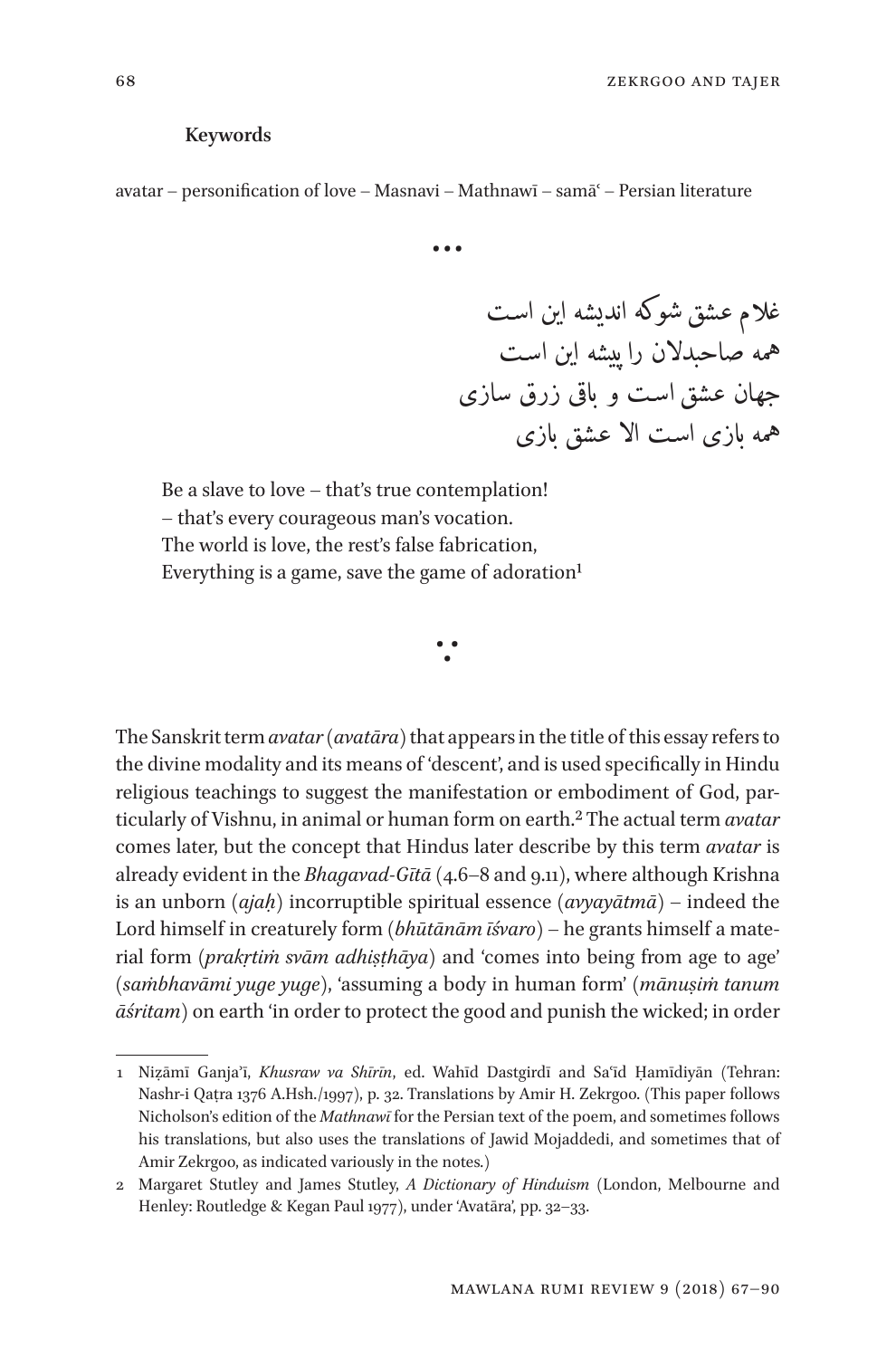to make a firm foundation of righteousness' (*paritrāṇāya sādhūnāṁ / vināśāya ca duṣkṛtām / dharma-saṁsthāpanaārthāya*).3 The ultimate goal of an *avatar*'s descent to earth is to maintain or restore cosmic order, that is, to save the earth and guide its occupants to salvation.4 *Avatar*s provide guidance to 'that soul who is all set to climb the mighty peak of self-realization' so as to 'show the stages in the spiritual journey of Perfection'.5

In the Islamic spiritual tradition, love can function in a parallel way as a purifying agent, an aid to self-realization, and even the ultimate realization of the Self. According to a famous Hadith, self-realization leads to realization of God: : امن عرف نفسه فقد عرف ربه) 'Whoever knows himself, has known his Lord' ن � ا<br>ا .<br>: ف ن ن � In fact, a number of Muslim scholars and Sufi mystics identified God with love itself. Ibn Sīnā (Avicenna, d. 428/1037), for instance, saw God as lover, beloved, and love.7 Aḥmad Ghazālī (d. 520/1126) equated spirit *(rūḥ)* with the divine essence (*dhāt*), and love (*ʿishq*, or love as eros) with the divine attributes (*ṣifāt*).8 In other words, love is regarded as an outer manifestation (*ẓāhir*) of the inner essence (*bāṭin*). In his *Mathnawī* (IV: 521) Mawlānā Rūmī too views man as a microcosm (*ʿālam-i aṣghar)* in appearance and a macrocosm (*ʿālam-i akbar*) in

<sup>3</sup> For texts, glosses and translations, see *The Bhagavad Gītā: Twenty-fifth Anniversary Edition*, trans. Winthrop Sargeant, ed. Christopher Key Chapple (Albany, NY: State University of New York Press 2009), pp. 206–8, 387; and *The Bhagavad Gita*, trans. Juan Mascaró (Harmondsworth, UK: Penguin 1962), pp. 61–62, 81; and also *Bhagavad-Gītā As It Is*, trans. A. C. Bhaktivedanta Swami Prabhupāda (Los Angeles: Bhaktivedanta Book Trust 1983), pp. 224–30, 466–70.

<sup>4</sup> David Kinsley, 'Avatara', in *The Encyclopedia of Religion*, ed. Mircea Eliade (New York: Simon & Schuster Macmillan 1987), vol. 2, p. 14.

<sup>5</sup> V. A. K. Aivar, 'Dasavatara Symbolism in Spiritual Sadhana', in *Symbolism in Hinduism*, ed. R. S. Nathan, 2nd ed. (Bombay: Ameet Offset 1989), p. 61.

<sup>6</sup> This is understood as a Prophetic Hadith in *Kanz al-ḥaqāʾiq*, but as a saying of ʿAlī in *Nahj al-balāgha*. Rūmī clearly describes it as a Prophetic Hadith and renders it in the *Mathnawī* (V: 2114) in Persian verse as *har ki khwud bishnākht yazdān rā shinākht.* Elsewhere, see Badīʿ al-Zamān Furūzānfar, *Ahādīth-i Mathnawī*, 5th ed. (Tehran: Amīr Kabīr 1370 A.Hsh./1991), p. 167; and Amir H. Zekrgoo and Leyla H. Tajer, 'Science of the Self As Depicted in the Story of the Snake-Catcher: Rūmī's *Mathnawī* in Context', *Kanz Philosophia: A Journal for Islamic Philosophy and Mysticism* 6/1 (2016) (Jakarta: Sekolah Tinggi Filsafat Islam Sadra 2016), pp. 1–16.

<sup>7</sup> Leonard Lewisohn, 'Sufism's Religion of Love, from Rabʿia to Ibn Arabi', in *The Cambridge Companion to Sufism*, ed. Lloyd Ridgeon (Cambridge: Cambridge University Press 2015), p. 163; see also Etin Anwar, 'Ibn Sīna's Philosophical Theology of Love: A Study of *Risālah fī al-ʿishq'*, *Islamic Studies,* 42/2 (2003), p. 341.

<sup>8</sup> Aḥmad Ghazālī, *Majmūʿa-yi āthār-i fārsī-yi Aḥmad Ghazālī*, ed. Aḥmad Mujāhid (Tehran: Tehran University Press 1370 A.Hsh./1991), pp. 115–16.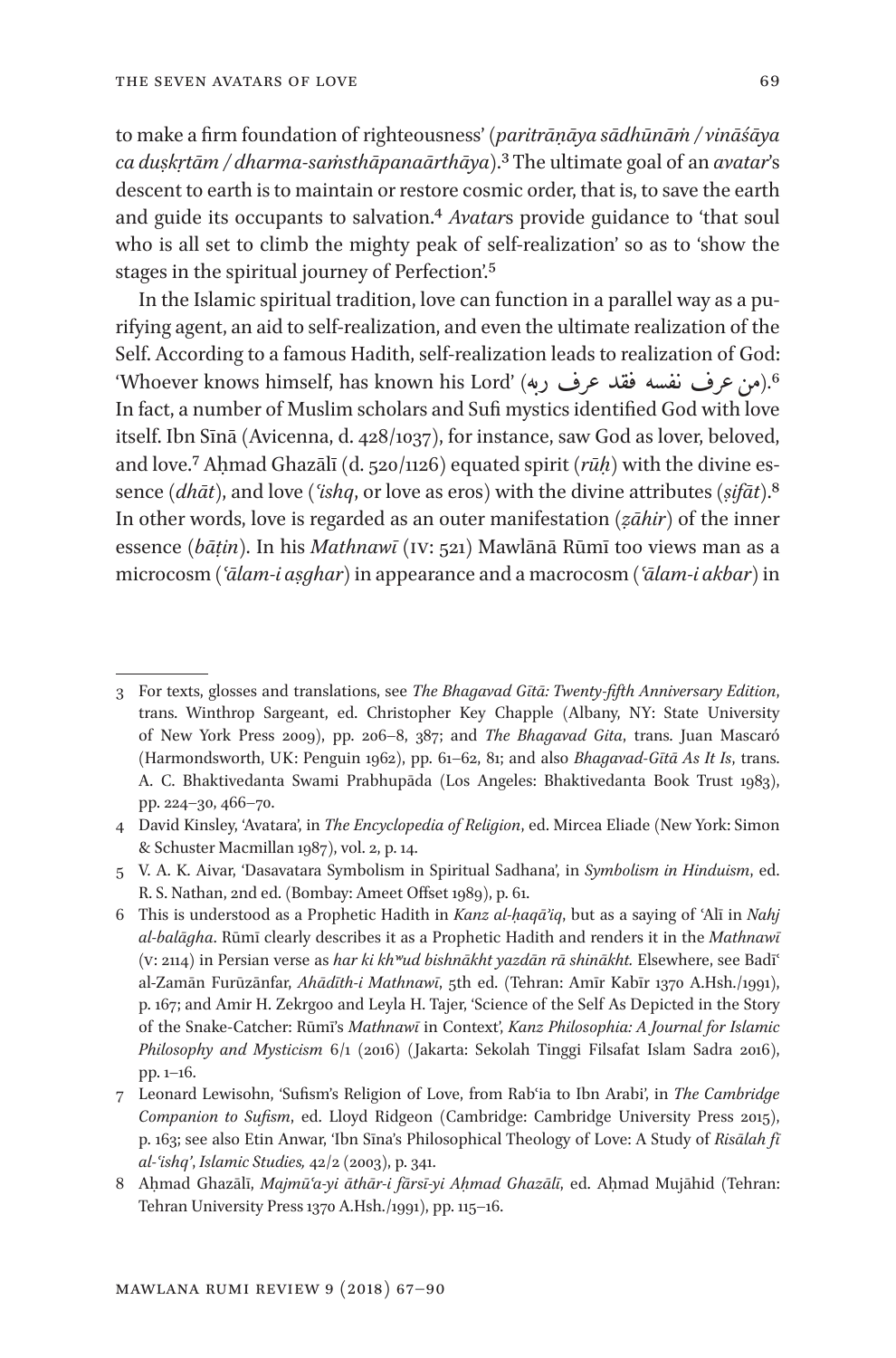reality.9 The mystical interpretation of love by Sufis and Muslim philosophers alike, equates love either with God or with God's attributes. This notion, we might propose, can metaphorically be associated with the personification of God on earth, which is similar to the role of an *avatar*. Among Muslim contemporaries in the Indian subcontinent and Southeast Asia the idea of the *avatar* and how far it can be compared to the concept of prophethood in the Islamic tradition has indeed been frequently debated.10

Sufism traditionally regards love as the core element of spiritual devotion and elevation. Muslim scholars, basing themselves on the Qurʾān and the Hadith, have written a great deal of philosophical and theosophical explication of the concept of love (ʿ*ishq*) from this perspective. It is beyond the scope of the present study to elaborate on this discourse, but the role of love in Sufi tradition has been theorized at length, including in English, by contemporary scholars such as Leonard Lewisohn and Carl Ernst.<sup>11</sup>

In deliberating on the various terms related to love in the *Mathnawī*, a few passages prominently stand out. Using a variety of erotic terminology, Rūmī courageously steps out of the conventional debates about love – which too often revolve around the abstract psychological experiences of caring, longing,

10 There is a large amount of literature produced in the Persian language by Hindu and Muslim writers who emphasize the common spiritual/mystic grounds of the Hindu and the Islamic tradition, going back at least to the seventeenth century. Mīr Abū al-Qāsim Findiriskī (d. 1050/1640), for example, studied Hindu philosophy and mysticism, and developed an account of their affinities to the pantheistic doctrines of Sufism. He wrote extensive marginal notes on the *Laghu-yoga-vāsiṣṭa*, made a glossary of its technical terms, and composed verses in its praise, comparing it with other holy scriptures. He also compiled a book of extracts from its mystical teachings, and paralleled each passage with a piece of Sufi poetry. See Mīr Findiriskī, *Muntakhab-i Jūg-bāsisht*, ed. Fathollah Mojtabai (Tehran: Muʾassisa-yi Pazhūhishī-yi Ḥikmat va Falsafa-yi Īrān 2006). Muḥammad Dārā Shikūh (1615–1659), on the other hand, made a bolder and more specialized move in comparing *Vedānta* and Ṣufism in his *Risāla-i-Ḥaqqnamā* (Truth-revealing Epistle), and *Majmaʿ al-baḥrayn* (Mingling of the Two Oceans). As argued in Fathollah Mojtabai, 'Hindu – Muslim Dialogue: A Historical Flashback', Paper presented at the International Symposium on Mystical Aspects of Islamic Art and Literature, Kuala Lumpur 2009, 'In the former work (*Risāla-i Ḥaqqnamā*), he suggests the identity of the four states of being – namely *nāsūt*, *malakūt*, *jabarūt* and *lāhūt* of the Sufis with the Upanishadic states of the soul, namely, the states of waking *( jāgrana)*, dreaming (*swapna*), deep dreamless sleep (*su-shupti*), and the fourth state of absolute non-duality (*turiya*). In the latter work, he makes bold identifications of Islamic mystical conceptions with Vedāntic thought.'

11 For example, Leonard Lewisohn, 'Sufism's Religion of Love, from Rābi'a to Ibn 'Arabī'; and Carl W. Ernst, 'The Stages of Love in Persian Sufism, from Rābiʿa to Rūzbahān', in *The Heritage of Sufism*, vol. 2: *Classical Persian Sufism from Its Origins to Rūmī*, ed. Leonard Lewisohn (Oxford: Oneworld 1999), pp. 435–56.

<sup>9</sup> Jalāl al-Dīn Muḥammad Rūmī, *The Mathnawí of Jaláluʾddín Rúmí*, ed., trans., and comm. Reynold A. Nicholson, 8 vols. (London: Gibb Memorial Trust 1925–1940), Book IV: 521.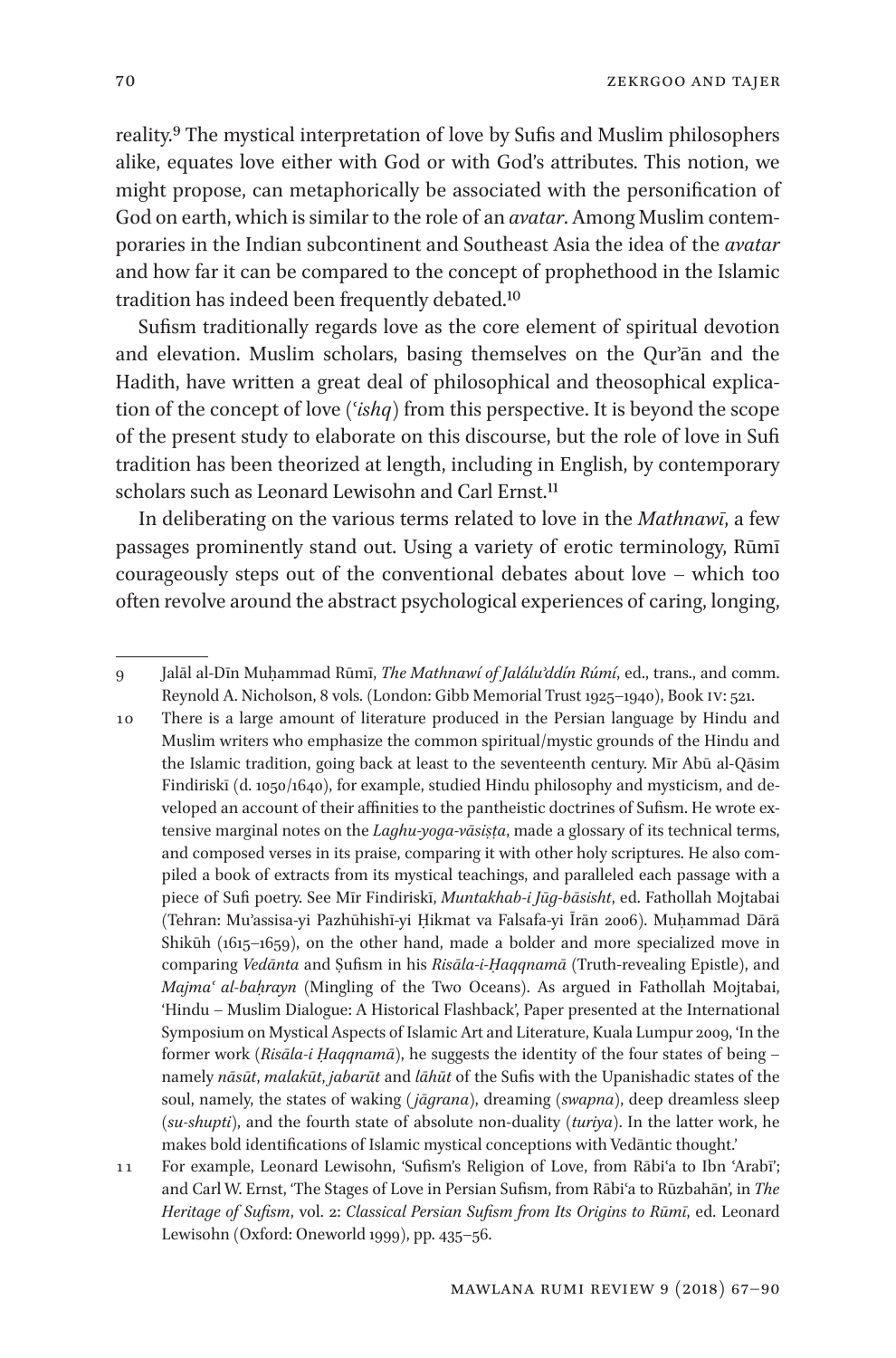suffering, liberation, and so on – and creatively personifies those abstract notions in tangible form. In such passages Rūmī equates true love with God and introduces various personifications of love on earth as divine agents that are here to lead human beings to the ultimate joy of liberation – liberation from their own ego and from their surroundings. It is this aspect of personified love that leads us to think of these personifications of love in terms of *avatar*s. Rūmī's stories of love in the *Mathnawī* usually revolve around the lovers' fears, pains, joys, and states of being, and the path they must follow in order to become united with the beloved. The lover, on his mystical journey, can be seen to encounter seven mysterious characters, which we might think of as the Seven Avatars of Love. These seven *avatar*s appear at various stages of the journey of love in order to test, help, and provide guidance to the lover. But the seven *avatar*s of love introduced in the *Mathnawī* are in fact manifestations of a single Reality that is formless in its essence, but which manifests Itself in the guise of seven different forms: Blood-shedder, Spiritual Guide (*pīr*), Constable, King, Caliph, the Angel Gabriel, and the Musician. Each of these seven *avatar*s manifests a different face of love – harsh, kind, compassionate, angelic, and so on, portraying in a palpable manner a wide range of moods and feelings experienced on the path of love, while displaying various intellectual, mental, and emotional challenges confronting the lover.

Love, for Rūmī is a guiding light or leading agent that assists the wayfarer to attain eternal felicity. The lover (*ʿāshiq*) and beloved (*maʿshūq*) become manifestations of love (*ʿishq*) – which is sometimes used as a synonymous term for God/Truth (*Ḥaqq*). Love/Truth makes the lover (seeker of the Truth) submit to the will of the beloved (manifestation of the Truth) with whom he desires to unite. The *Mathnawī* introduces love in various guises, as an attribute of the divine (VI: 971 and V: 2185); as a physician who cures all sufferings and diseases (I: 23); and as the master unifier of all the particles in the universe (II: 3727). Indeed, Rūmī's poem grants love a distinct, fundamental and universal status:

ن ��سرد�ی �� ن �ه�ا� ف �� ن ت � ش� د�ی �ع��� نو � ن ر � گ ن �� ت دا� ش� ز �مون� �ع��� ن �ه�ا د و� ر گ دور ��

The heavens rotate with the waves of love; The world will freeze in the absence of love.12

Through a detailed analysis of the *Mathnawī*, this article sketches out how Rūmī represents the various stages of love using the metaphors of anthropomorphic figures who test, help, and provide guidance to the lover. These avatars, each

<sup>12</sup> Rūmī, *Mathnawī*, ed., trans., and comm. Nicholson, V: 3854. Translation by Amir Zekrgoo.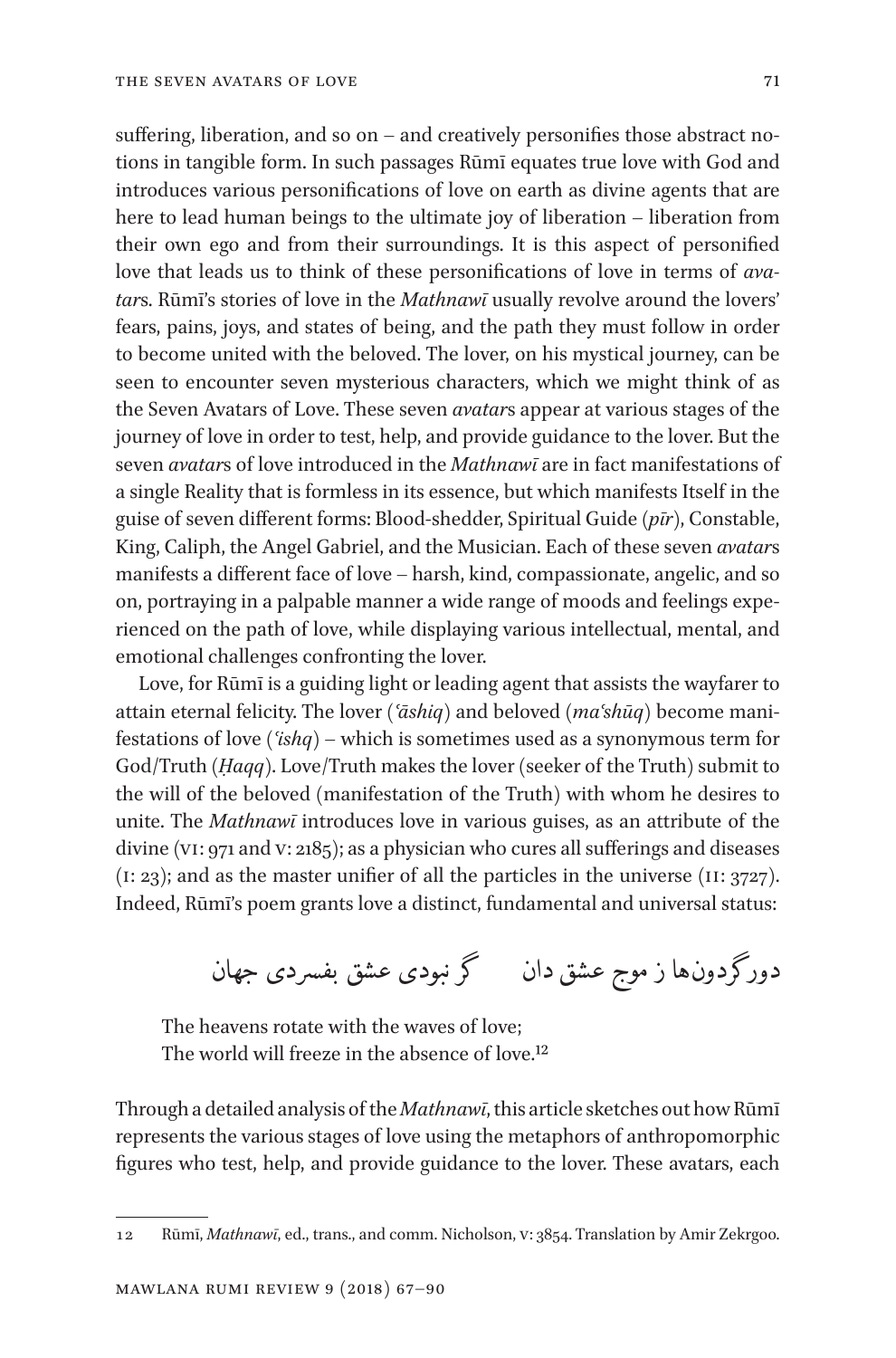individually, and taken together as a whole, display various intellectual, mental, and emotional challenges experienced on the path of love.

## **1 Love, the Blood-shedder (ʿIshq-i khūnī)**

Introducing love as a ruthless blood-shedder does not seem harmonious with the nature of love, insofar as the lover's initial experience of love is typically one of delight. The lover's exposure and attraction to the beauty, grace, and gentleness of the beloved causes pleasure, such that the realm of love at the beginning gives the impression of being an exclusively joyous domain. Beauty's attractions naturally charm the soul, so a desire to pursue the beloved's beauty is provoked in countless lovers. This provocation, however, is not stimulated by a genuine interest in love, but rather by a mere thirst for pleasure and its satisfaction. Potential lovers are, at this stage, unaware of the risks involved in the game of love. As they move along the path, however, a different and harsher face of love is revealed. As Hāfiz put it:<sup>13</sup>

ش ��ک�ل�ه�ا ت�ا د �م��� �� ن � لی ا� ��مود اول و ن ن � ��س�ا� ت آ ش� �ک�ه �ع���

The path of love appeared easy at the beginning, but then sufferings unfolded therein.

Evidently, suffering is an essential aspect of love; the pain and adversity is there to distinguish true lovers from the pleasure-seeking ones. This is so, in Sumnūn al-Muḥibb's ('the Lover', d. 298/910–11) words, 'that each and every ignoramus will not lay claim to love, and being confronted with adversity, they will be forced to retreat'.14 In other words, those who do not belong in the realm of true love need to be weeded out, and it is precisely in this domain that love becomes personified as a ruthless blood-shedder (*khūnī*), so as to chase away all those who are 'outsiders'.15

> ر<br>زیزد آنک بیرونی بود ن � ن .<br>Y <sub>عشق از اول چرا خونی بود تاگر</sub> � ن � خ زا

<sup>13</sup> Ḥāfiẓ, *Dīwān-i Ḥāfiẓ*, *Khwāja Shams al-Dīn Muḥammad*, ed. Parvīz Nātil Khānlarī, 2 vols. (Tehran: Intishārāt-i Khwārazmī 1359 A.Hsh./1980), vol. 1, p. 18 (ghazal 1, line 1b). Translation by Amir Zekrgoo.

<sup>14</sup> See Lewisohn, 'Sufism's Religion of Love', p. 158.

<sup>15</sup> Rūmī, *Mathnawī*, ed., trans., and comm. Nicholson, III: 4751 (Persian text).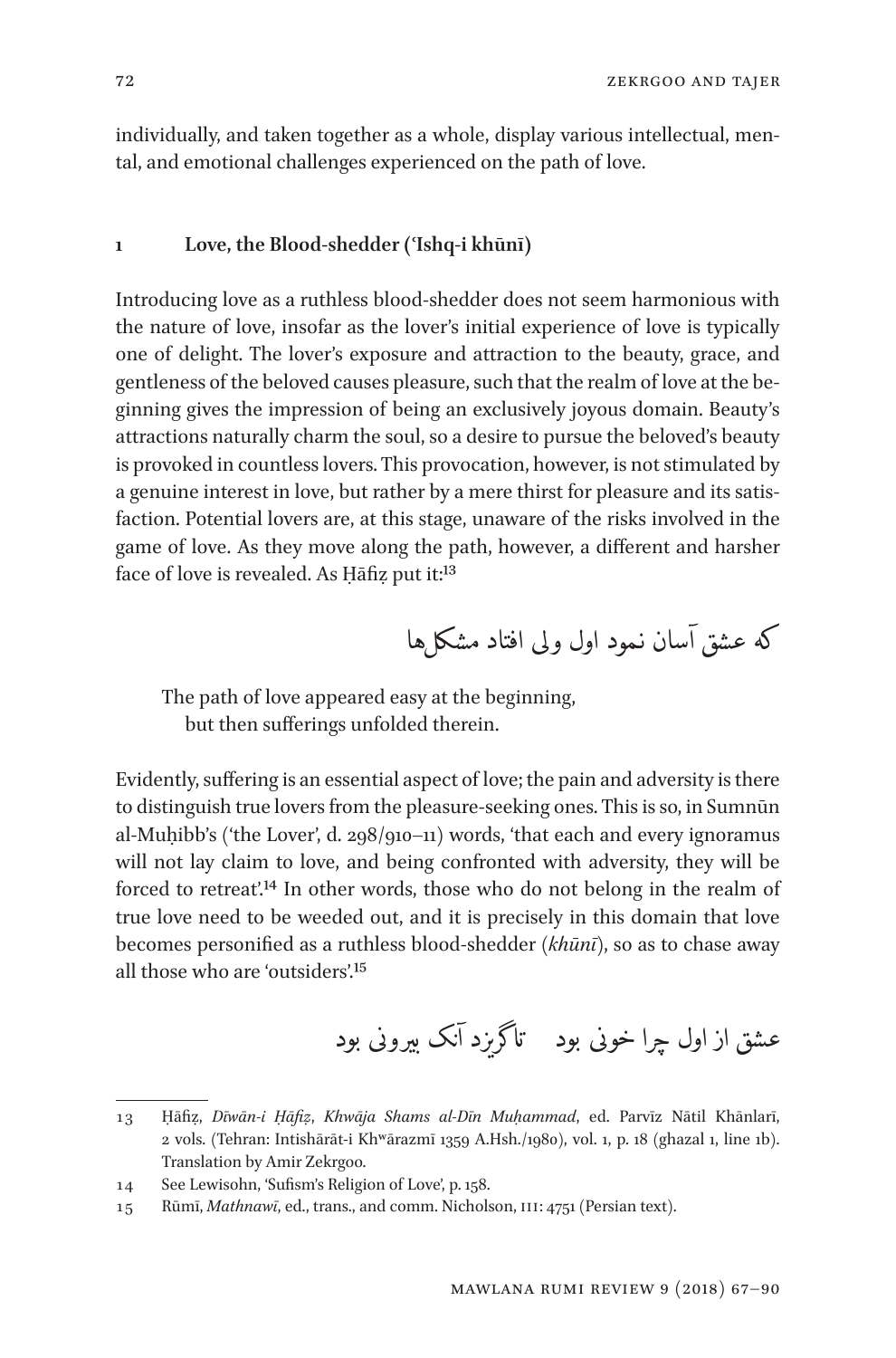Why does love shed blood so relentlessly? - To make outsiders to love's truths all flee.<sup>16</sup>

The Persian term *khūnī* is an adjectival derivation from the noun *khūn* (blood), signifying anything connected to blood: bloodstained, bloody, blood-shedder, killer, and so on.<sup>17</sup> The battle of love that is meant to expel the impostors and allow only the most deserving lovers to remain in the arena is an ongoing conflict. For this reason, in Rūmī's view, the path of love is often associated with hardship and blood. The Nay-nāma, the very first section of the first book of the *Mathnawi*, is said to contain the essence and spirit of this magnum opus. In it Rūmī paints the path of love as a 'bloodstained path'. The wayfarers on this path are reminded of the sufferings of Majnūn, the legendary lover who was regarded by the masses as a madman.

ني حدث راه ب<sub>ر</sub> خون مي کند \_ قصه هاي عشق محنون مي کند

The reed tells a story of a bloodstained path. It narrates the legends of Majnūn – 'the Mad'.<sup>18</sup>

But, as we shall see, this furious face is not the only face of love. And at times of disorientation and doubt, love can become a kind spiritual guide  $-$  a pir.

#### Love as a Spiritual Guide (Pīr-i 'ishq)  $\overline{2}$

In the following couplet Rūmī equates love to a spiritual guru or  $p\bar{u}$  who has the healing power to cure those who are in despair:

ییر،عشق تُست نه ریش سپید \_ دستگیر صد هزاران نااُمید

<sup>16</sup> Translated by Jawid Mojaddedi, in Jalāl al-Dīn Muhammad Rūmī, The Masnavi: Book Three, trans. Jawid Mojaddedi (Oxford: Oxford University Press 2004), p. 287, (III: 4754; note the difference in the verse number from Nicholson's edition; Mojaddedi's translation follows Isti'lämī's edition of the Persian text).

<sup>&#</sup>x27;Alī Akbar Dihkhudā, Lughat-nāma, ed. M. Mu'īn and M. Ja'far Shahīdī (Tehran: Mu'assasa- $17$ yi Lughat-nāma-yi Dihkhudā; Tehran University Press 1373 A.Hsh./1994), s.v. 'khūnī'.

Rūmī, Mathnawī, ed., trans., and comm. Nicholson, I: 13. Translation by Amir Zekrgoo. 18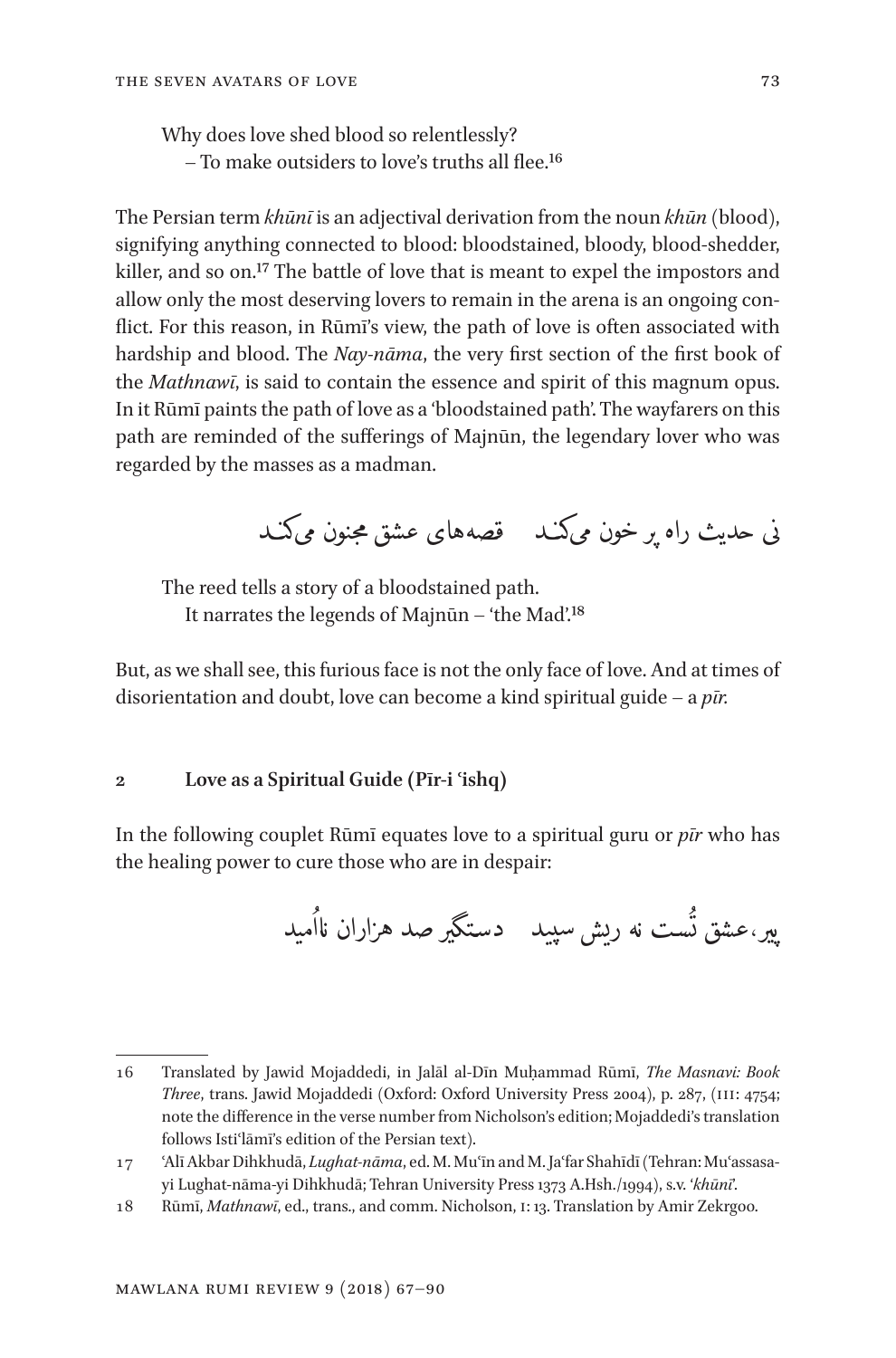Love is your elder guru; it is not the white beard! To a hundred thousand hopeless hands, love is a saviour.19

The ancient Persian term *pīr* appears in Avestan texts as well as in Middle Persian sources. Among Zoroastrians, the *pīr* figures as a guide or mentor, while in the Jewish community of Persia the term is associated with prophethood.20 In some Middle Persian sources and in certain contemporary northern Iranian dialects the same term is also used for 'father'.21 *Pīr*, in the above couplet, is love personified. The term literally refers to an old man, normally marked by a white beard, and is practically synonymous with the Arabic term *shaykh –* or in the spiritual context, *murshid* (spiritual teacher). In Persophone Muslim society, the title *pīr* has been reserved for the highest position in a social and devotional hierarchy or 'the founder or chief of any religious body or sect',<sup>22</sup> and it was with this meaning that Sufis adopted it for the master of a confraternal or mystical order (*ṭarīqa*), or indeed for a spiritual teacher in general.23 A *pīr* is highly revered for his in-depth knowledge based on first-hand life experience, and for his power of intuition. As such, the *pīr* is an embodiment of wisdom, a spiritual guiding light both for the individual devotee and for the wider masses. The *pīr* also represents an archetypal entity, symbolic of the apogee of human spiritual growth and maturity.24

Because of the eminence and experience of the *pīr*, it is expected that his disciples will be fully obedient to him. An entire passage in Book I of the *Mathnawī* is dedicated to 'The Qualities of the *Pīr* and (the Duty of) Obedience to Him' (*dar ṣifat-i pīr va muṭāwaʿat-i vay*).25 In one of the couplets in this passage, the *Pīr* is identified with the Sufi Path itself:

<sup>19</sup> Rūmī, *Mathnawī*, ed., trans., and comm. Nicholson, V: 3276. Translation by Amir Zekrgoo.

<sup>20</sup> Iraj Porushani, 'Pīr', in *Dānishnāma-yi jahān-i islām* (Tehran: Bunyād-i Dāʾirat al-Maʿārif-i Islāmī 2000), vol. 5, p. 892.

<sup>21</sup> Dihkhudā, *Lughat-nāma*,s.v. 'Pīr'. See also ʿAlī Tājdīnī, *Farhang-i namād-hā va nishāna-hā dar andīsha-yi Mawlānā* (Tehran: Surūsh, 1383 A.Hsh./2004), pp. 202–7.

<sup>22</sup> Francis Steingass, *A Comprehensive Persian–English Dictionary* (New Delhi: Asian Educational Services 1992), s.v. 'Pīr'.

<sup>23</sup> *Murshid* is a nearly synonymous term from Arabic for a guide on the spiritual/Sufi path.

<sup>24</sup> See E. Geoffroy, 'Shaykh', *Encyclopedia of Islam*, 2nd ed., vol. IX, p. 397 (Leiden: E. J. Brill; also available at http://dx.doi.org.proxy.uchicago.edu/10.1163/1573-3912\_islam\_SIM\_6890) accessed 21 June 2019. Geoffroy notes that in India, *shaykh* denotes 'a category of descendants of the Prophet', but the same concept is recognized in different spiritual traditions, such as, of course, in the case of the Indian subcontinent, by the term 'guru'.

<sup>25</sup> Rūmī, *Mathnawī*, ed., trans., and comm. Nicholson, the prose heading for the section I: 2934–58.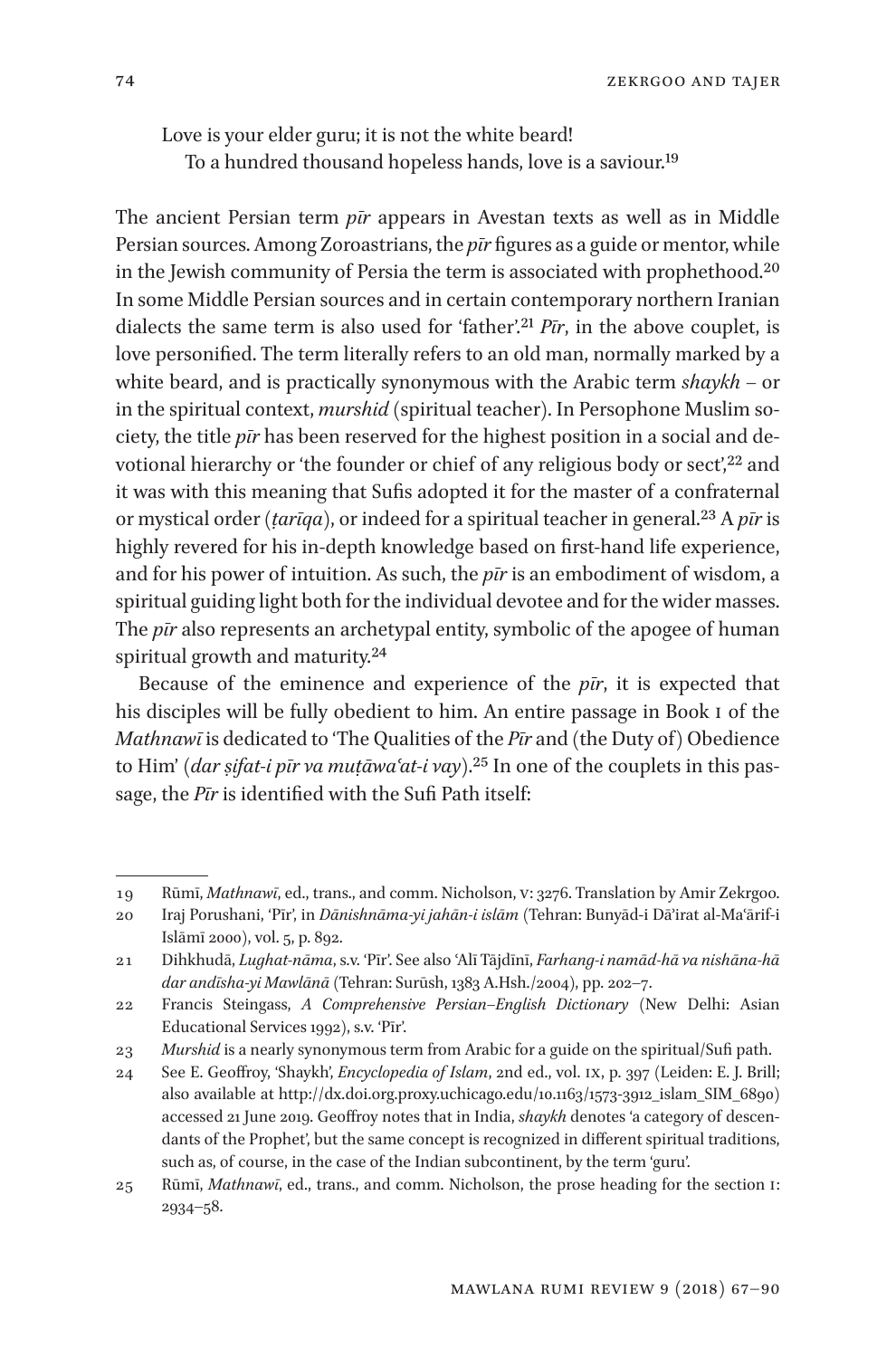ن اه دا� ن ر ی� ن و ع�� ی� ز� گ ن ��� ا � یر ر �� پ ن � اه دا� یر ر �� پ ال � ��س ا�حو ی � و ن نر � �

Write down the conditions of the Pīr who knows the Path. Choose the Pīr earnestly and know that he is the Path.26

Rūmī's veneration of the *Pīr* harmonizes with Abū Ḥāmid Muḥammad al-Ghazālī's (d. 505/1111) view of the eminence of the spiritual guide. In his correspondence, Muhammad Ghazālī uses the term *pīr-i tarīqat* (master of the Sufi Path), and describes the status of the *pīr* in relation to his followers as parallel to that of the holy Prophet in relation to his companions  $(ash\bar{a}b)^{27}$  a view that Rūmī endorses in the *Mathnawī*.28 The importance of the *pīr* as a guide for those on the spiritual quest is so great that being bereft of a *pīr* is equated to being bereft of a prophet. Even today, the compound word *bī-pīr* (*pīr*-less) in Persian is used as a common insult.

The safety of the wayfarers along 'the terrifying and dangerous path' of life can only be guaranteed, according to Rūmī, by the presence of the *pīr*,29 who is associated with warmth and light and described as 'the ladder to the Heavens'.30 While the masses are associated with autumn and night, the *pīr* is likened to summer and the moon.<sup>31</sup> For this reason, Rūmī bluntly declares that:

> من نجويم زين سپس راه اثير ہیں چويم پير جويم پير پير ن, ز ن

From now on I will not seek the way to the celestial sphere I will seek the *Pīr*, I will seek the *Pīr*, the *Pīr*, the *Pīr*!32

The *Pīr* has occupied a distinct position in Sufi mystical poetry and the visual arts that has complemented and often illustrated this poetry. In such artworks

<sup>26</sup> Rūmī, *Mathnawī*, ed., trans, and comm. Nicholson, I: 2938. Translation by Amir Zekrgoo.

<sup>27</sup> See *Makātib-i Fārsī-yi Ghazālī*, ed. ʿAbbās Iqbāl (Tehran: Ibn Sīnā 1333 A.Hsh./1954), p. 103; cited by Nasrollah Pourjavady, 'Pīr', in *Dānishnāma-yi jahān-i Islām*, ed. Gholam Ali Haddad Adel et al. (Tehran: Bunyād-i Dāʾirat al-Maʿārif-i Islāmī 1996–), vol. 5, p. 893.

<sup>28</sup> Rūmī, *Mathnawī*, ed., trans., and comm. Nicholson, III: 1774. Both authors probably derive this position from a well-known Hadith: 'The shaykh/elder amongst his household is like the Prophet among his community' (*al-shakyh fī baytihi kaʾl-nabī fī qawmihi*). [See Furūzānfar, *Aḥādīth-i Mathnawī*, p. 82 – Ed.]

<sup>29</sup> Rūmī, *Mathnawī*, ed., trans., and comm. Nicholson, I: 2943.

<sup>30</sup> Rūmī, *Mathnawī*, ed., trans., and comm. Nicholson, VI: 4125.

<sup>31</sup> Rūmī, *Mathnawī*, ed., trans., and comm. Nicholson, I: 2939.

<sup>32</sup> Rūmī, *Mathnawī*, ed., trans., and comm. Nicholson, VI: 4124. Translation by Amir Zekrgoo.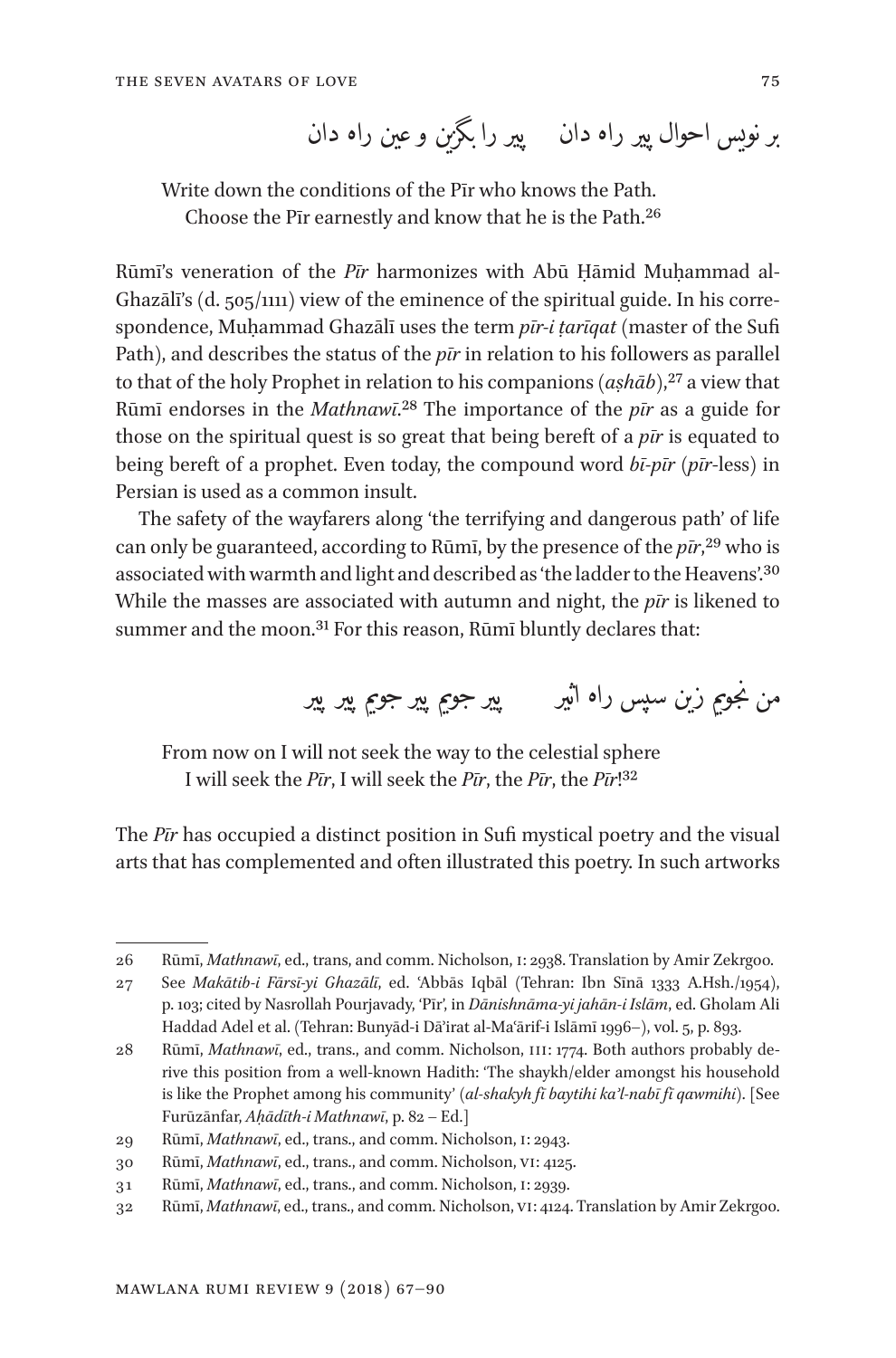

FIGURE 1 The Wise Old Man (Pīr) Medium: Ink & water on handmade paper  $(n.5 \times 12.5 \text{ cm})$ . Artist: Amir H. Zekrgoo

the *Pīr* is often depicted as a wise old man with long white hair and a similar beard, totally detached from the happenings in his surroundings.

# **3 Constable of Love (Shiḥna-yi ʿishq)**

The term *shiḥna*, which we may translate as more or less equivalent to 'constable', was an official post 'appointed by the king to keep order and [protect the] safety of a town',33 or a 'chief of police'.34 In the *Mathnawī* the term *shiḥna* often appears as an oppositional figure to a thief.35 The term is also used for addressing the Prophet Muḥammad, who has been given the epithet *shiḥnayi chahārum kitāb* (the constable of the fourth book) in a number of sources referring to his position in safeguarding the words of revelation in the Qurʾān, which Muslims consider the fourth holy book in the history of the Semitic

<sup>33</sup> *Ānandrāj*, quoted in Dihkhudā, *Lughat-nāma,* s.v. '*shiḥna*'*.*

<sup>34</sup> *Nāẓim al-Aṭibbāʾ*, quoted in Dihkhudā, *Lughat-nāma*, s.v. '*shiḥna*'*.*

<sup>35</sup> See for example, Rūmī, *Mathnawī*, ed., trans., and comm. Nicholson, V: 721 and V: 3058, where *duzd* and *shiḥna* (thief and constable) are set as perfect opposites.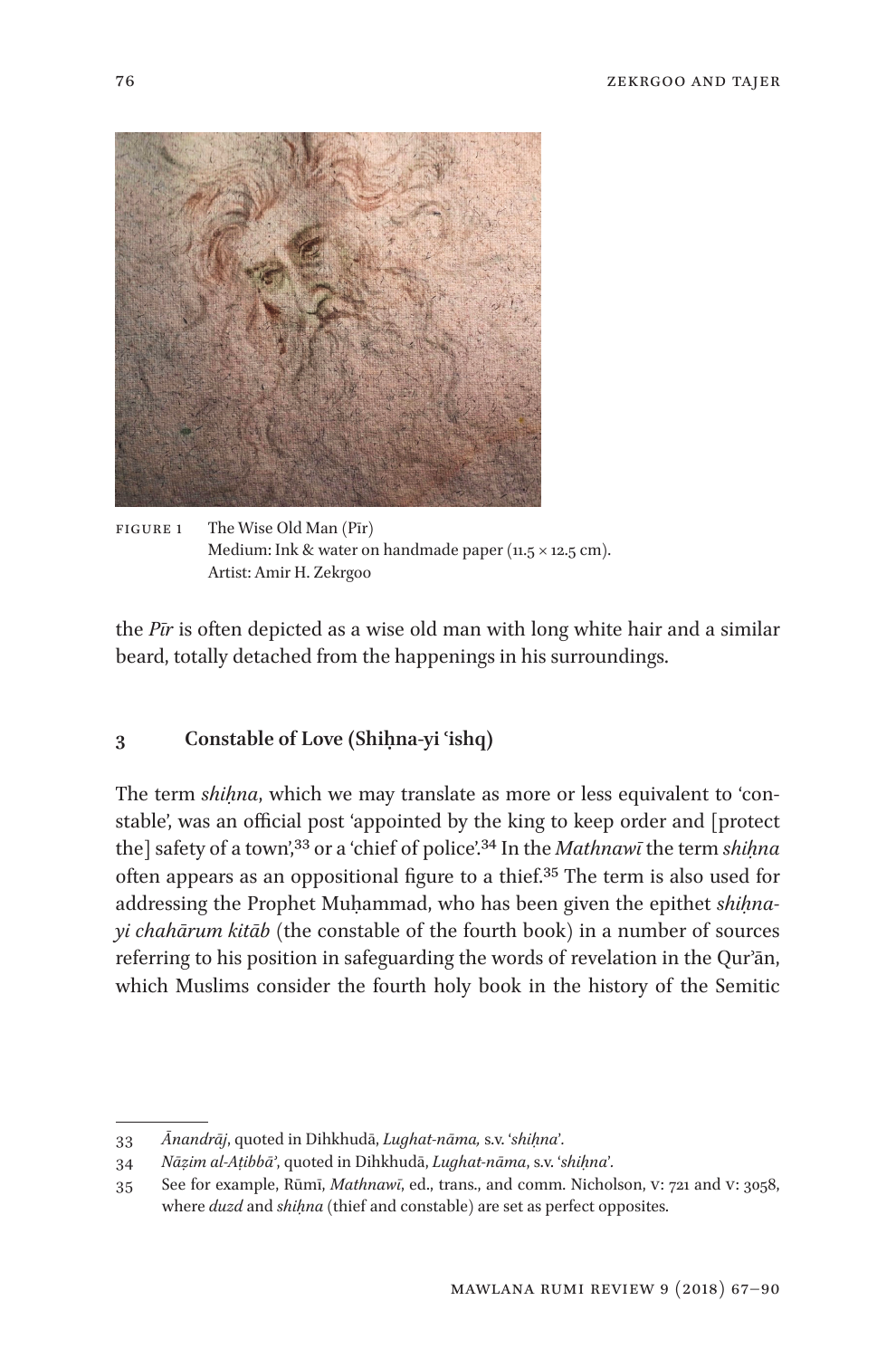religions.<sup>36</sup> Interestingly, the Prophet has also been designated as shihna-i daryā-yi 'ishq (constable of the sea of love).<sup>37</sup>

In one passage in Book VI of the *Mathnawi*, love presents itself at various parts of the story disguised as different characters: a constable, a king, and even the Archangel Gabriel. The anecdote recounted in this passage revolves around a pigeon and its keeper. The pigeon symbolizes the lover, or to be more precise, the seeker of truth; the keeper depicts the beloved, or *pīr*. The house of the *pīr* signifies both the pigeon's point of departure and its destination, while love is the force that bonds and binds the two together.

Pigeon keepers have their homing pigeons practise the discipline of flying high on a daily basis, to strengthen their wings and develop their stamina. If a pigeon feels tired or hungry and makes an effort to return to the roof, its owner will resist, pushing it back to soar high and away. Rūmī uses this metaphor to explain the relationship between the lover and the beloved, or the disciple and his *pīr*.

Don't summon the homing pigeon to the roost on the roof it knows; Chase it away, for its wings are stuck to the roof ... Even if you chase off the bird with anger

About your roof his spirit will still circle.<sup>38</sup>

However, there will always be traps diverting the bird (the wayfarer) from flying, distractions that detract from and sap his faith, loyalty, and obedience to the pir and his focus on his true abode. It is at this point that the Constable of Love (or love disguised as a constable) appears, severely punishing the wayfarer for having allowed his heart to become diverted from the spiritual path:

شحنه عشق مکررکینه اش طشت آتش می نهد بر سینه اش

The three other holy books named in the Qur'an are the Torah (Tawrat, revealed to 36 Moses), the Psalms (Zabūr, revealed to David), and the Gospels (Injū, revealed to Christ).

Burhān-i qāṭi', quoted in Dihkhudā, Lughat-nāma, s.v. 'shiḥna'. 37

<sup>38</sup> Rūmī, Mathnawī, ed., trans., and comm. Nicholson, VI: 1990; 1992. Translation by Amir Zekrgoo.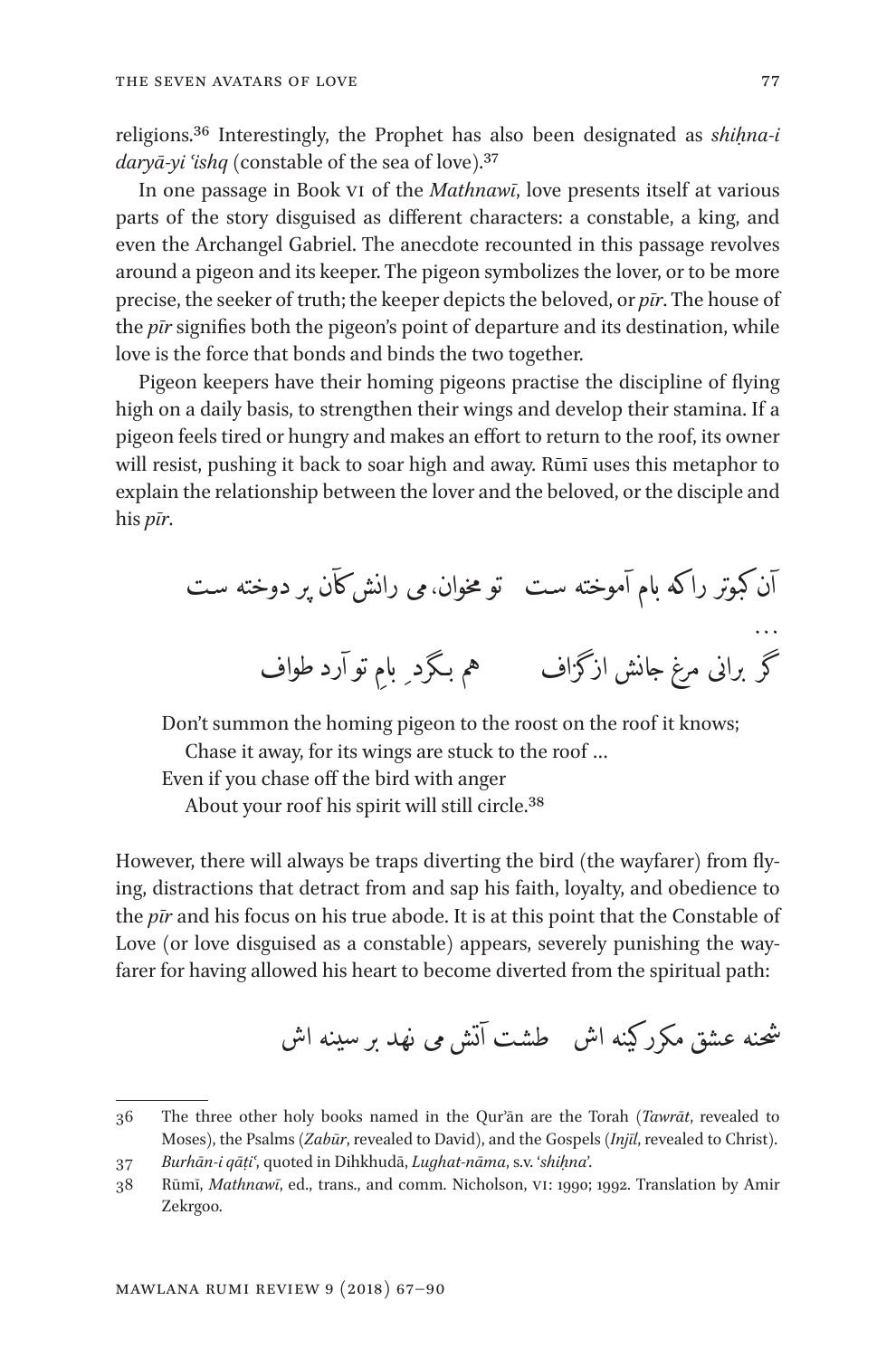With endless vengeance, the Constable of Love Will burn its breast with a cauldron of fire.<sup>39</sup>

According to Shams-i Tabrīzī, there are four passions that distract the mind of the spiritual wayfarer: the genitals, the belly, wealth, and status.40 Should a devotee who has spiritually grown by the nourishing power of love (through the attention of the beloved spiritual master) become disloyal (even in his private thoughts), then the zeal of love, personified as this zealous constable, will repeatedly punish the devotee. This punishment is nothing but the burning pain in the heart of the wayfarer of separation from the beloved.

# **4 The King of Love (Shāh-i ʿIshq)**

The personification of love as 'king' appears in the same narration (the pigeon/ lover) and passage from the *Mathnawī*, and in an extension to the actions of the Constable of Love. To unveil the mysterious behaviour of love, the constable voices his intention behind the harsh punishment, saying:

د ر گ ز �� �ا ن ر � ت � و ز �د، ن ا � و خ ت � �� ق ش � ِ �ع��� ش �ا ه د ��� ر ِگ ز �� ر ن �� گ ن �� مَ�ه و � �ی � ��سو آ � ی ب� �ک�ه �

Rush high to the moon, leave the dust behind! The King of Love calls you, return to him at once!<sup>41</sup>

The above couplet contains a number of symbolic features, namely 'moon' (*mah*), 'dust' (*gard*), and of course, 'King' (*shāh*). The moon, which is the guiding light for travellers on the path in the dark of night, symbolizes the *pīr*. Its position high in the sky denotes the *pīr*'s exalted status. In contrast to the moon are the particles of dust associated with earth – the lower terrestrial sublunary realm – which act as obstacles to the clarity of vision of the voyagers. The lover, keeping himself clear from the dust of lower desires, is led by the guidance of the moon to the glorious privilege of an audience with the King of Love. A king, Rūmī argues, must be adorned with godly attributes, such that his mercy must precede his wrath. Although 'kings shed blood for the sake of righteousness', the *Mathnawī* declares, 'their mercy must exceed their severity'.

<sup>39</sup> Rūmī, *Mathnawī*, ed., trans., and comm. Nicholson, VI: 1995. Translation by Amir Zekrgoo.

<sup>40</sup> Shams al-Dīn Muḥammad Tabrīzī, *Maqālāt-i Shams-i Tabrīzī*, ed. Muḥammad ʿAlī Muwaḥḥid, (Tehran: Khwārazmī 1369 A.Hsh./1990), p. 791.

<sup>41</sup> Rūmī, *Mathnawī*, ed., trans., and comm. Nicholson, VI: 1996. Translation by Amir Zekrgoo.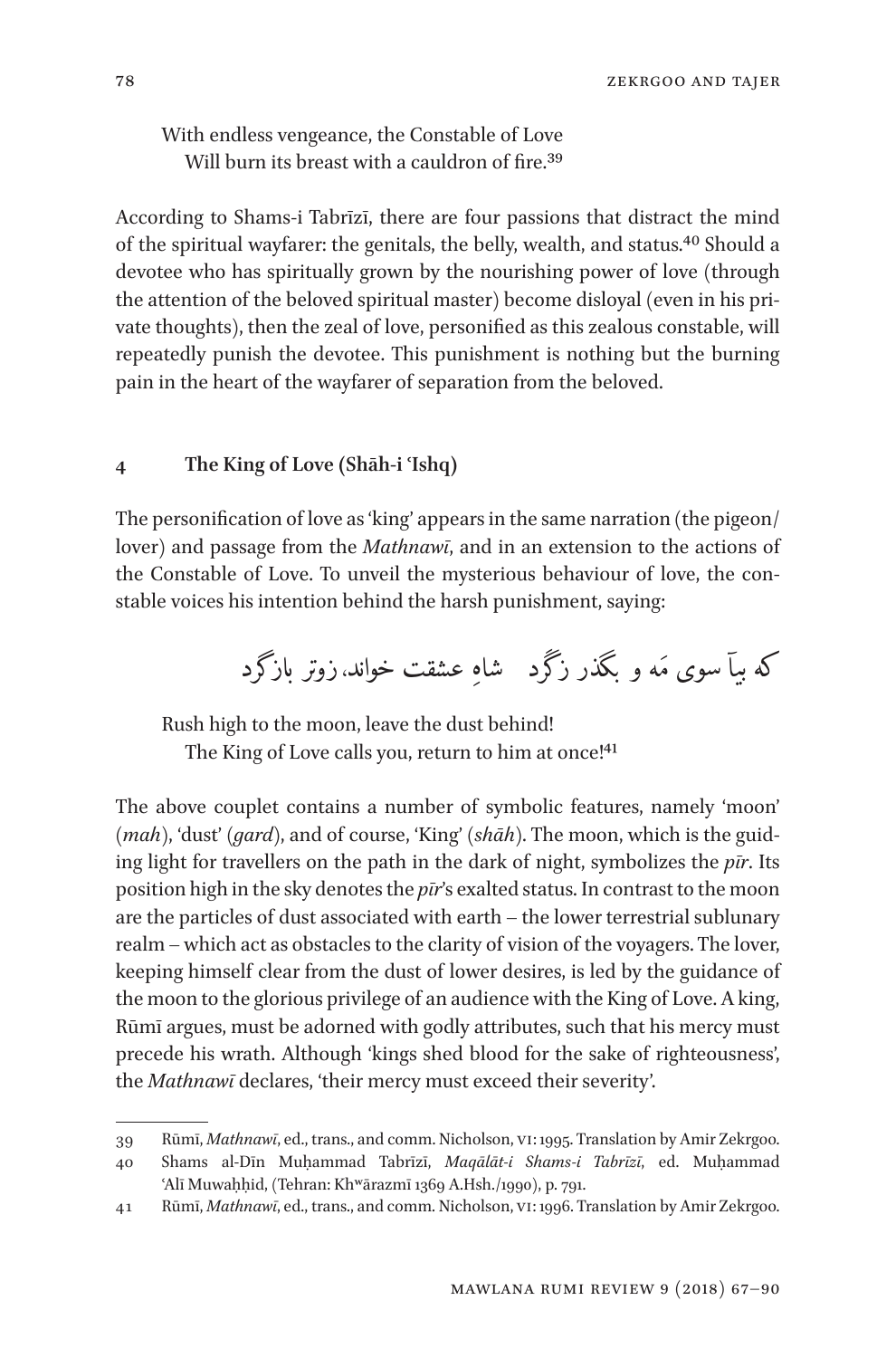ن � ن� �� غ��� نر � یرد � �� گ ت � ن� ت او �����س�� �م�� �ی <sup>ر</sup> ن� رح و خ ش �د � �ا ��� ن �د �ک�ه � ی �ا � ن ا � ش �ا ه ر ���

A king must have the manners of the Lord: His sense of mercy preceding his wrath.<sup>42</sup>

### **5 Love's Caliph (Khalīfa-yi ʿishq)**

The term *khalīfa*, rendered as caliph in English, implies vicegerent, successor, or deputy in Arabic. It occurs in the Qurʾān in various contexts. In one sura, God speaks to the angels about Adam, addressing him as God's 'successor' on earth (Qur'ān II: 30ff); at other places (Qur'ān XXXV: 39; XXVII: 62) the believers in general are regarded as inheritors of earth and as God's successors. The successors of the prophets have also been addressed as their caliphs; Noah's followers, for instance, in Sūrat al-Aʿrāf (Qurʾān VII: 69), are referred to as his caliphs.

The caliph is the 'one who is obeyed', and Ghazālī, in his *Mishkāt al-anwār*, identifies him with the Prophet.<sup>43</sup> In the history of Islam the term 'caliph' was first used as a specific religious and political position in reference to the four Righteous Caliphs (*al-khulafā al-rāshidūn*) who directly succeeded the Prophet Muḥammad as leaders of the entire Muslim community. The term continued to be used by many later Muslim states, mostly hereditary monarchies.<sup>44</sup>

In the Sufi tradition, a successor or representative of a Sufi *pīr* or master is often also referred to as a *khalīfa*. The connective link between the first political institution of a caliphate (the four successors of Prophet Muhammad) and most of the initiatic lineages (*silsila*) of the Sufi orders is 'Alī ibn Abī Ṭālib (d. 40/661), cousin and son-in-law of the Prophet. The esoteric wisdom that was carried by Muḥammad, according to the tradition, was transmitted to ʿAlī and through him handed down to the masters of the Sufi orders, who trace their lineage to the Prophet through him.45

A long passage of the *Mathnawī* (II: 906–35) is devoted to the *khalīfa*s, who are said to have the mission of carrying and passing on the divine light

<sup>42</sup> Rūmī, *Mathnawī*, ed., trans., and comm. Nicholson, IV: 2435. Translation by Amir Zekrgoo.

<sup>43</sup> See Annemarie Schimmel, *Mystical Dimensions of Islam* (Chapel Hill, NC: University of North Carolina Press 1975), p. 223.

<sup>44</sup> Wadad Kadi and Aram Shahin, 'Caliph, Caliphate', in *The Princeton Encyclopedia of Islamic Political Thought*, ed. Gerhard Böwering, Patricia Crone, Mahan Mirza, Wadad Kadi, Muhammad Qasim Zaman, and Devin J. Stewart (Princeton: Princeton University Press 2013), pp. 81–86.

<sup>45</sup> See Schimmel, *Mystical Dimensions of Islam*, p. 27.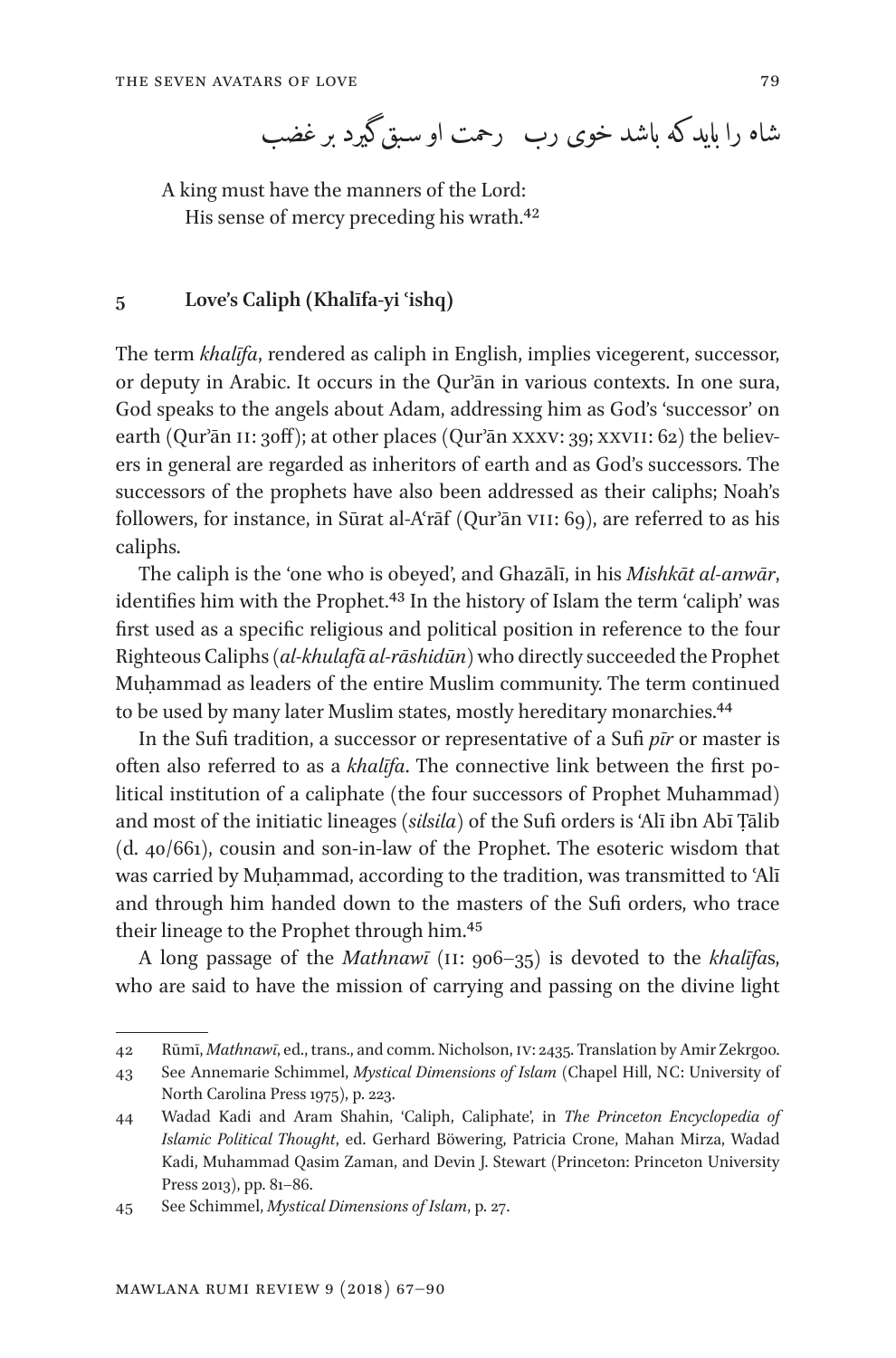(*Mathnawī*, II: 909) from the beginning of creation of mankind until the end of time. What qualifies the caliphs to carry the light is their love and devotion to the source of light (beloved/creator; *Mathnawī*, II: 910). Their genealogy on earth begins with Adam, passes through the major Prophets mentioned in the Qurʾān (II: 911–21), then the four 'rightly guided' caliphs (II: 922–25), and continues after them to connect directly with five famous early Sufis (II: 926–30), and beyond them to hundreds of thousands of unknown persons or entities whom God keeps hidden from us (II: 931ff).

The distinguishing feature of all these designated 'caliphs', Rūmī proclaims (II: 908), is that they are 'purified from the temperament of earthly beings' (*pākishān kard az mizāj-i khākiyān*), for God has 'caused them to outrun the celestials' (*bugdharānīd az tag-i aflākiyān*). The list of prophets (*nabī)* totals twelve, beginning with Adam, and including Seth, Noah, Abraham, Ishmael, David, Solomon, Jacob, Joseph, Moses, Jesus, and finally Muḥammad. Rūmī briefly characterizes each prophet by mentioning the particular miracles associated with each: Abraham and the blazing furnace into which he was cast, Joseph and his gift of dream interpretation, Moses and his rod that turned into a dragon, Muḥammad and his miracle of cleaving the moon in two, and so on.

Each of the four Righteous Caliphs is also associated with a certain attribute. For Abū Bakr his righteousness is emphasized in his epithet, 'The Truthful One' (*al-ṣiddīq*); ʿUmar's nickname, 'The Discerning One' (*al-farūq*), underscores his commanding ability to differentiate between right and wrong. 'Uthmān has been glorified with the title 'The Possessor of Two Lights' (*dhīʾl-nūrayn*), alluding to the historical fact that he was blessed to have two daughters who were married to the Prophet (at different times). Finally, ʿAlī is praised as 'The Lion of God (*shīr-i khudā*) in the Pasture of the Soul' (*Mathnawī* II, 922–25).

The viceregency is further extended to the early Sufi masters (*Mathnawī* II, 926–30), namely Junayd al-Baghdādī (d. 297/910), Bāyazīd-i Bisṭāmī (d.c. 261/875), Maʿrūf al-Karkhī (d.c. 199/815), Ibrāhīm ibn Adham al-Balkhī (d.c. 165/782), and Shaqīq al-Balkhī (d. 194/810). Maʿrūf al-Karkhī is specially designated among them all in the *Mathnawī* with the title 'Love's Caliph':

> یس شد خلیفه عشق و ربانی نفس ف ن ن ن � ف ر چون که کرخی کرخ او را شد حَ ن ن

When Karkhī became the guard of the city (of divine light), He became Love's Caliph and was granted divine breath.<sup>46</sup>

<sup>46</sup> Rūmī, *Mathnawī*, ed., trans., and comm. Nicholson, II: 928. Translation by Amir Zekrgoo.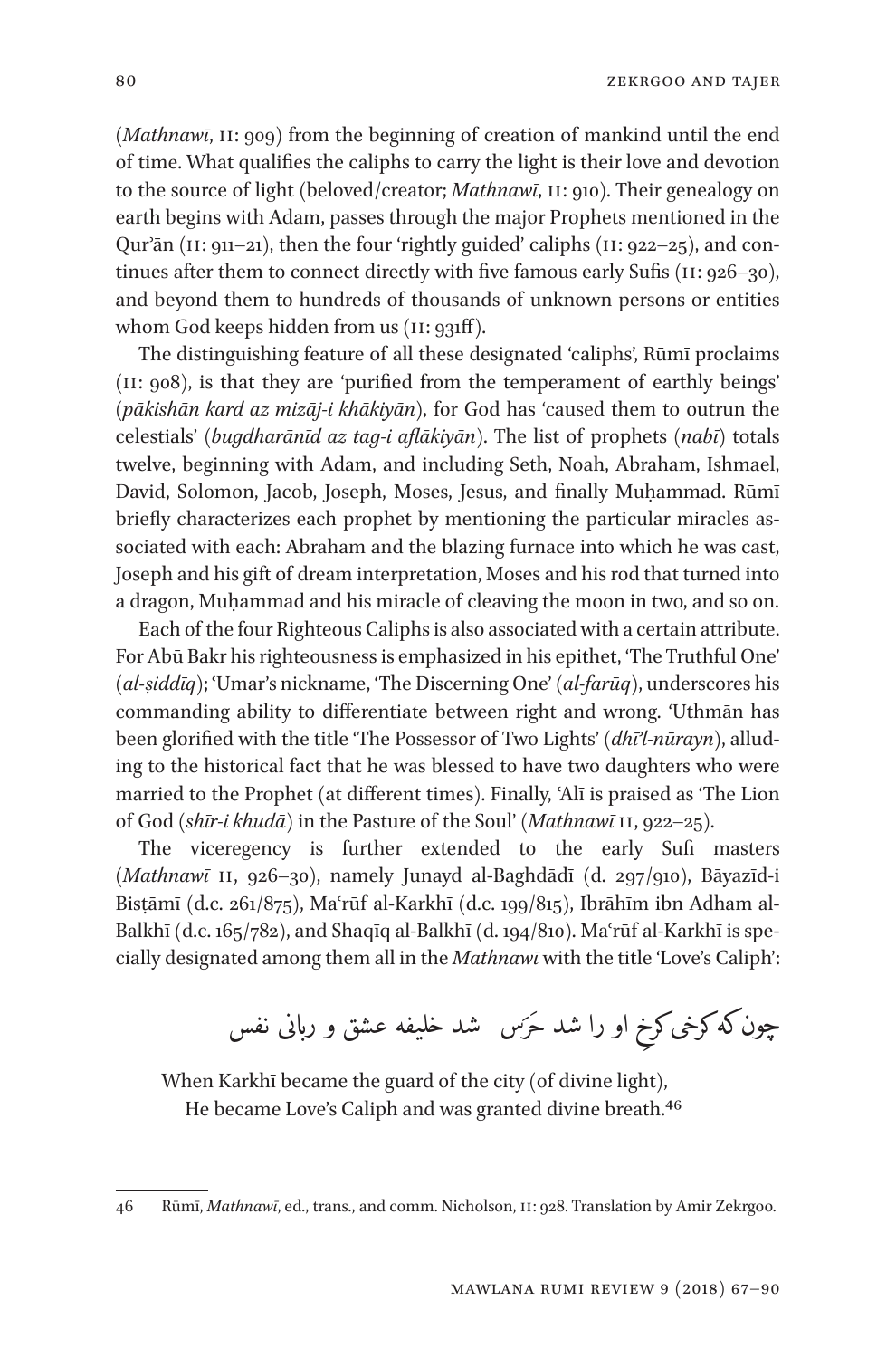Maʿrūf al-Karkhī figures as a forerunner of the Baghdad School of Sufism, and many of the later Sufi orders trace their chains of initiation through him,<sup>47</sup> all of which evidently sufficed to make Karkhī personify 'Love's Caliph' (II: 925) for Rūmī. The belief that love motivates all of God's actions is a common doctrine among Sufis, buttressed by the famous saying, 'I was a hidden treasure and loved to be known' (*kuntu kanzan makhfīyan wa aḥbabtu an ʿurafa*), to which Rūmī alludes in the *Mathnawī* (1: 2862–63); we may therefore suppose that many readers identified the divine light carried or represented by these vicegerents in *Mathnawī* II: 909 with love. As such, these beings that have been purified from material elements (*mizāj-i khākiyān*) and turned from fire into pure light (*bar girift az nār-u nūr-i ṡāf sākht*), have hearts illumined with the light of love.<sup>48</sup>

# **6 The Gabriel of Love (Jibrāʾīl-i ʿishq)**

In Book VI of the *Mathnawī* we come across an angelic personification of love. Rūmī, while conversing with Ḥusām al-Dīn Chalabī, addresses himself as the 'Gabriel of Love' and equates Ḥusām to the Lote Tree of the Utmost Boundary (*Sidrat al-muntahā*), the paradisical Tree of Life mentioned in the Qurʾān (LIII:  $14-16$ ).

�ی و ت � یم � �مر ��سی ِ ی م، ع��� ��م� ی �� ق ن ��س� �ی �م�� و ت � م ِ ه <sup>م</sup> <sup>و</sup> ��س�د <sup>ر</sup> ت ش �� �ل �ع��� ی � ئ � نر ج��

I am the Gabriel of Love; you are the Lote Tree; I am an ailing one; you are Jesus of Mary.49

The *Sidrat al-muntahā* is imagined to stand in the seventh and highest realm of the heavens, said to be so huge that it would take seventy years for a horseman to ride through its shade.<sup>50</sup> This miraculous tree, thought to be the abode of the Archangel Gabriel, stands on the confluence of the phenomenal world

<sup>47</sup> ʿAbd al-Ḥusayn Zarrīnkūb, *Justujūʾī dar taṣawwuf-i Irān* (Tehran: Amīr Kabīr 1357 A.Hsh./1978), p. 113*.*

<sup>48</sup> See Ernst, 'The Stages of Love in Early Persian Sufism,' p. 440; also Mahmūd-Riḍā Isfandiyār and Fāṭima Sulaymānī, 'Mafhūm-i ʿishq az dīdgāh-i Rūzbihān Baqlī', *Pazhūhish-nāma-yi adyān* 4/7 (2010), pp. 31–46.

<sup>49</sup> Rūmī, *Mathnawī*, ed., trans., and comm. Nicholson, VI: 1998. Translation by Amir Zekrgoo.

<sup>50</sup> Abūʾl-Qāsim Maḥmūd ibn ʿUmar Zamakhsharī, *Tafsīr al-Kashshāf* (Qum: Nashr-i Ādāb al-Ḥawza 1947), vol. 4, p. 421, as quoted in Karīm Zamānī, *Sharḥ-i jāmiʿ-i Mathnawī-yi Maʿnawī*, Book 2 (Tehran: Iṭṭilāʿāt 1381 A.Hsh./2002), p. 451.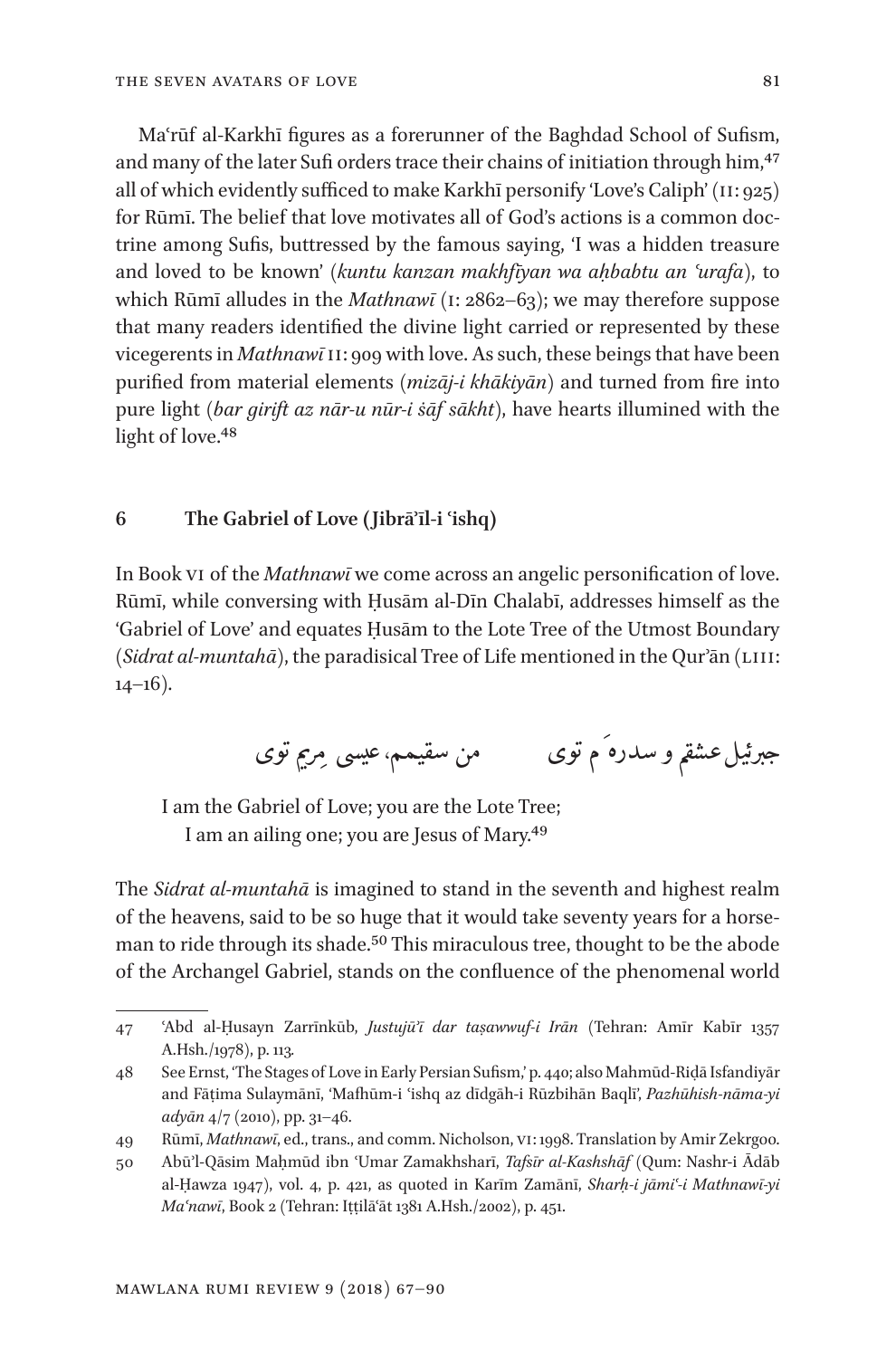and the exalted domain beyond matter.51 It is at this stage and in this station (*maqām*) that Gabriel was charged with relaying the divine messages of revelation (the *waḥy*), and made their intermediary. In other words, this 'Lote Tree of the Utmost Boundary' acts as a medium between the Archangel Gabriel and the Creator. Gabriel also takes human form while appearing to Mary (Maryam), and through her miraculous pregnancy the Christ, 'the Spirit of God' (*Rūḥullāh*), is born. It is through this spirit that Jesus performed miracles in the form of healing the sick and bringing the dead back to life.52

In the above-cited verse, Rūmī uses Gabriel, the Lote Tree of the Utmost Boundary (*Sidrat al-muntahā*), and Jesus's miraculous power to heal diseases as metaphors to explain his relationship with his leading disciple and his first *khalīfa* (successor), Ḥusām al-Dīn Chalabī (d. 683/1284), whom he praises, as Carl Ernst has pointed out, 'in the most eloquent of terms as the pinnacle of spirituality, the Abū Yazīd and Junayd of his day, and a man of noble lineage … like a star that shines and becomes a refuge for the divine and spiritual ones possessing insight, who are undoubtedly the elite mystics'.53

The emphasis here is on the importance of an intimate friend, a perfect companion without whom the *Mathnawī*'s inspiration would not find a platform for manifestation. Historically speaking, Rūmī experienced the lack of such a companion when Ḥusām al-Dīn's wife died. This caused Ḥusām al-Dīn to experience a profound sorrow that persisted for two years. Not surprisingly the flow of the composition of the *Mathnawī* during the exact same period was disrupted. The first book of the *Mathnawī* was already complete, but the second book did not begin for nearly two years until Ḥusām al-Dīn recovered from his period of mourning and returned to the project.<sup>54</sup> The event was so special that Rūmī recorded the year 662 (1263–64) in the text of the *Mathnawī* (II: 6–7) as the date when the composition of Book II began.

Let us now return to the narrative of the pigeon, which we discussed in relation to the 'Constable of Love'. Here the story takes another turn, as the pigeon appears as the Archangel Gabriel. The Archangel represents the lover – Rūmī himself. The beloved in this phase of the story is Ḥusām al-Dīn, represented

<sup>51</sup> Muḥammad Ibn Ḥamzat Fanārī, *Miṣbāḥ al-uns*, as quoted in Ṣadr al-Dīn Qūnawī's *Miftāḥ al-ghayb*, ed. Muḥammad Khwājūʾī (Tehran: Mawlā 1374 A.Hsh./1995), p. 518.

<sup>52</sup> Ibn ʿArabī, *Fuṣūṣ al-ḥikam*, ed. Abūʾl-ʿAlāʾ ʿAfīfī (Beirut: Dār al-Kutub al-ʿArabī 1946), vol. 1, p. 140fn. See also Ṭayyiba Karamī, 'Jibrāʾīl', *Dānishnāma-yi jahān-i islām* (Tehran: Bunyād-i Dāʾirat al-Maʿārif-i Islāmī 2005), vol. 9, pp. 602–4.

<sup>53</sup> Carl W. Ernst, 'A Little Indicates Much: Structure and Meaning in the Prefaces to Rūmī's *Mathnawī*, Books I–III', *Mawlana Rumi Review* V (2014), p. 16.

<sup>54</sup> Franklin Lewis, *Rumi: Past and Present, East and West*, 2nd ed. (Oxford: Oneworld 2008), pp. 219–20.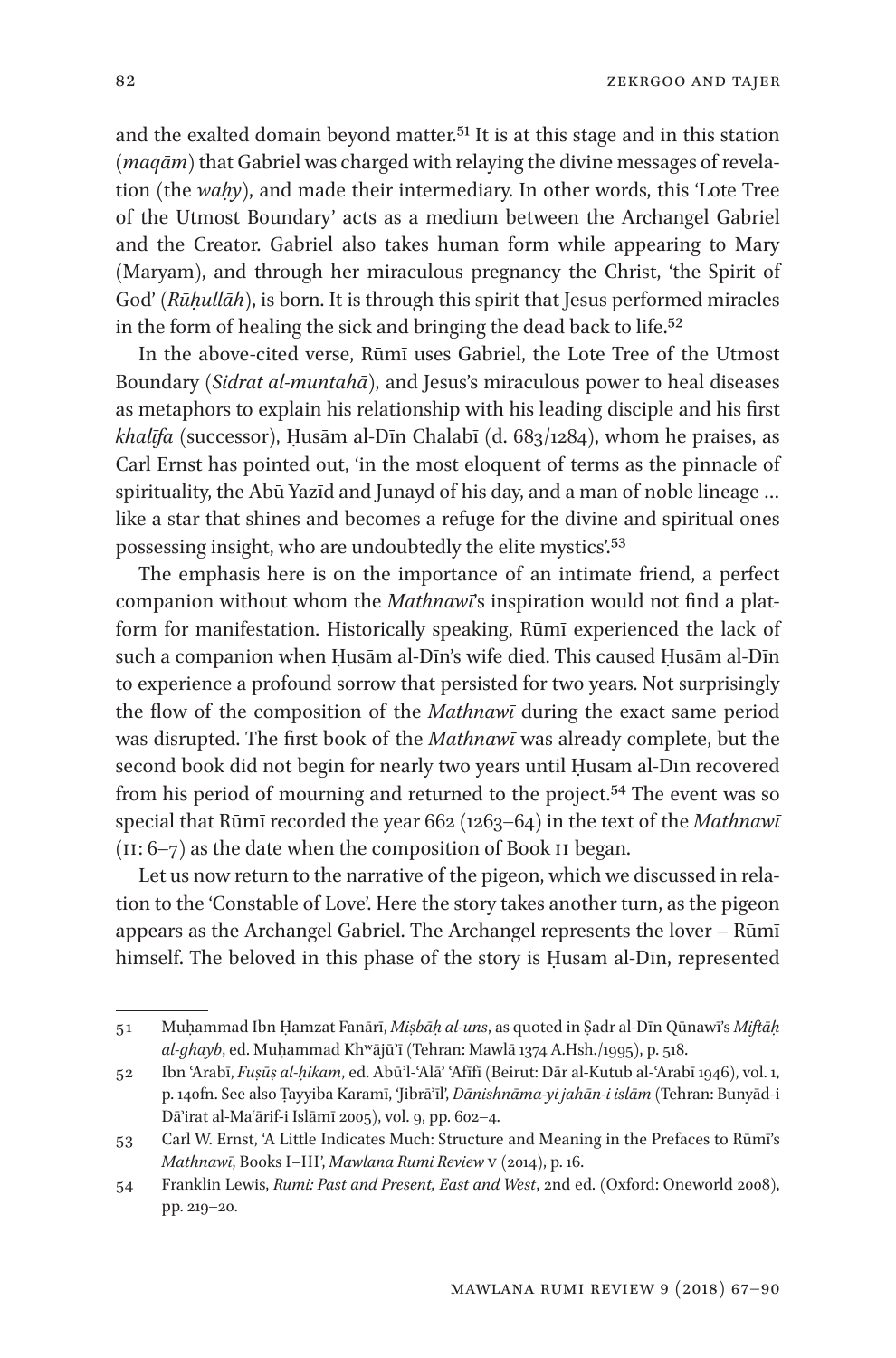as the roof on which the pigeon roosts, which itself is symbolized by Sidrat al-muntahā.

Around the roof of this pigeon-house, so high Drunken with bliss, like a pigeon I fly. I am the Gabriel of Love; you are the Lote Tree; I am an ailing one; you are Jesus of Mary.<sup>55</sup>

#### Love's Musician (Muțrib-i 'ishq)  $\overline{7}$

Love in its final manifestation appears disguised as a musician, singing and playing melodies that unveil yet another face of love:

مطرب عشق این زند وقت سماع بندگی بند و خداوندی صُداع

At the time of Sama<sup>c</sup> the musician of love chants this melody: 'Servitude is being in chains and lordship is all misery'<sup>56</sup>

Here, the musician (love) speaks about the predicaments involved in the process of love, that is, the burdens of being a lover or beloved. In the Persian mystical tradition, the beloved is often portrayed as a royal figure, powerful and rich; the lover, on the other hand, is a needy and weak individual whose life depends on the grace of his lord – the beloved.<sup>57</sup> Four key terms in the above couplet require explication to elucidate the actual message: musician (*mutrib*); audition, or the Sufi spiritual concert ( $sam\bar{a}$ ); servitude (*bandigi*); and lordship (khudāvandī).

Rūmī, Mathnawī, ed., trans., and comm. Nicholson, VI: 1997-98. Translation by Amir 55 Zekrgoo.

Rūmī, Mathnawī, ed., trans., and comm. Nicholson, III: 4722. Translation by Amir Zekrgoo. 56

See, for example, ghazal 1670 and 1724 in Jalāl al-Dīn Muhammad Rūmī, Kulliyyāt-i 57 Shams yā Dīwān-i kabīr az guftār-i Mawlānā Jalāl al-Dīn Muhammad mashhūr bi Mawlawī, bā tashīhāt va hawāshī, ed. Badī<sup>'</sup> al-Zamān Furūzānfar, 3rd ed. (Tehran: Sipihr 1363 A.Hsh./1984), vol. 4, pp. 27-28, 57-58.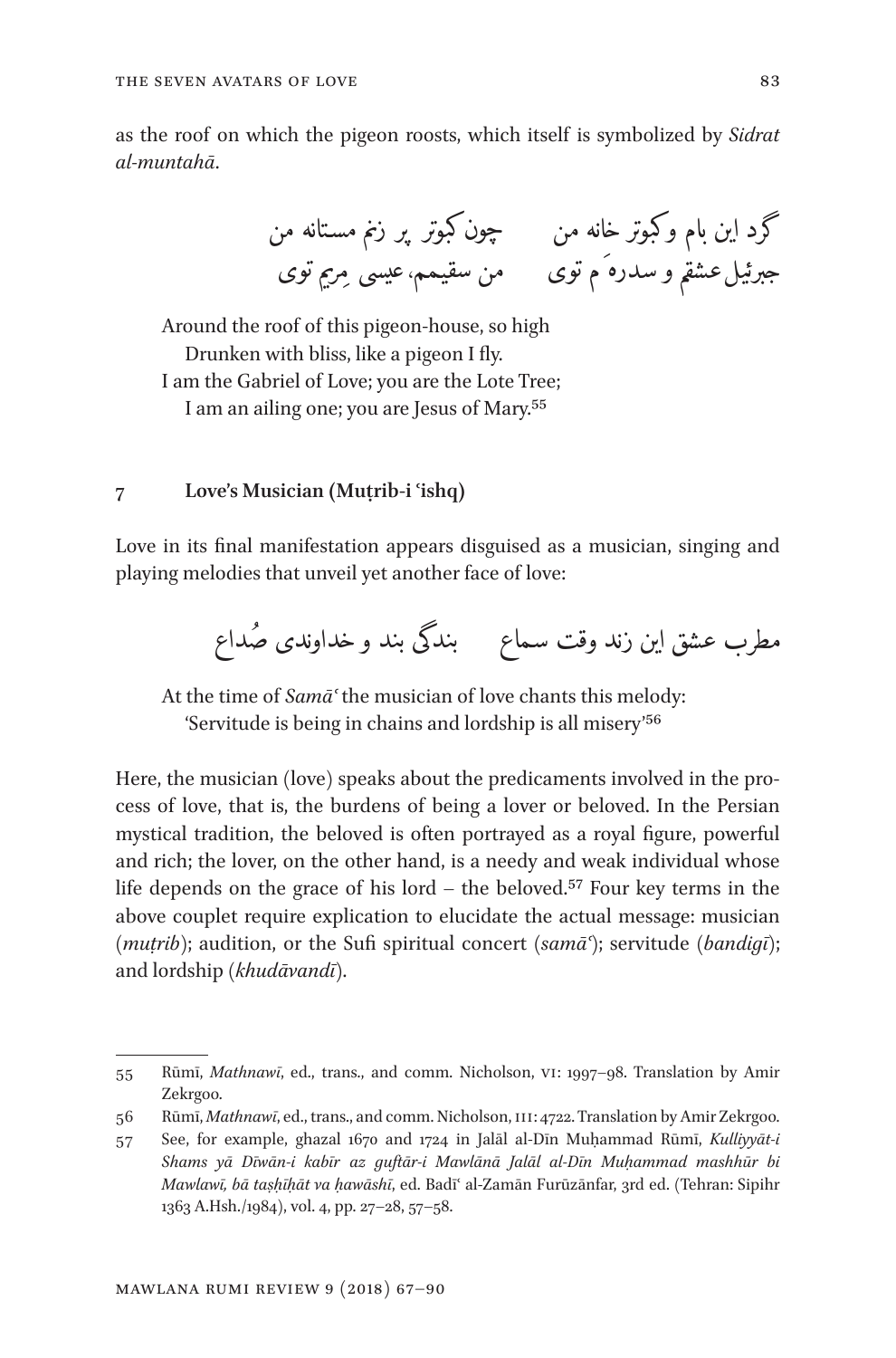The term *muṭrib* (musician) originates from the root *ṭarab*, which can be translated as cheerfulness and joy.58 *Muṭrib* is then one who brings cheerfulness and joy to others through singing, playing an instrument, and/or dancing.59 In Sufi poetry, the *muṭrib* often symbolizes the *pīr*, a spiritual grand master who unveils esoteric truths, and lightens and enlightens the hearts of his disciples.<sup>60</sup> The *Mathnawī* also regards the musician (*muṭrib*) as the revealer of the mysteries that took place in the primordial day of *Alast*:61

> غازید پیش ترک مست در حجاب نغمه اسرار الست ن ن .<br>, � ز ن آ مطرب

In the presence of the drunken Turk the musician began to chant, Under the veil of melody, the mysteries of the day of *Alast*.62

The Arabic term *samāʿ* connotes listening, especially to a pleasant harmonious melody, which in Sufi tradition usually implies the chanting of poems or spiritual songs, with or without musical accompaniment, and rhythmic movement to those chants, especially in a state of ecstasy and trance.<sup>63</sup> The contemporary Mevlevi practice of *samāʿ*, at least until the orders were banned by the Republic of Turkey in 1926, was understood as a meditative act of love and devotion, in the process of which the *samāʿ-zan* (*samāʿ* performer) receives cosmic energy. *Samāʿ* is hence regarded as 'the nourishment of the soul'.64

Servitude (*bandigī*) and 'lordship' (*khudāvandī*) are the other two key terms, the former representing the lover, the latter the beloved. Both states of being bring with them some sort of hardship. The lover is often pictured in

<sup>58</sup> Dihkhudā, *Lughat-nāma*, s.v. 'Ṭarab'.

<sup>59</sup> Dihkhudā, *Lughat-nāma*, s.v. 'Muṭrib'.

<sup>60</sup> Sayyid Jaʿfar Sajjādī, *Farhang-i isṭilāḥāt va taʿbīrāt-i ʿirfānī* (Tehran: Kitābkhāna-yi Ṭahūrī, 1991), p. 727.

<sup>61</sup> That is to say, the Day of the Covenant (*Yawm al-alast*), a scene in the Qurʾan (VII: 172) depicting a pre-existent state when the primal covenant between God and Man was struck; in that primordial moment, the uncreated souls of Adam – the essence of all mankind – pledged a covenant to recognize their Creator as their Lord. God asks, 'Am I not your Lord?' and all reply, 'yes'.

<sup>62</sup> Rūmī, *Mathnawī*, ed., trans., and comm. Nicholson, VI: 703. Translation by Amir Zekrgoo.

<sup>63</sup> See Qāsim Ghanī, *Baḥth dar āthār va afkār va aḥwāl-i Ḥāfiẓ: Tāʿrīkh-i taṣawwuf dar Islām az ṣadr-i Islām tā ʿaṣr-i Ḥāfiẓ*, 3rd ed. (Tehran: Zawwār 1376 A.Hsh./1997), II, pp. 341–57.

<sup>64</sup> See Amir H. Zekrgoo, 'Sufi *Samāʿ* and the Cosmology of Mandala', *Al-Shajarah*, *Journal of the International Institute of Islamic Thought and Civilization* 13/2 (Kuala Lumpur 2008), pp. 179–208. [For the practice of *samāʿ* in the later Mevlevi Order, see Roderick Grierson, '"All the Invisible Kingdoms": Resuhi Baykara and the Mevlevi *Mukabele*', *Mawlana Rumi Review* V (2014), pp. 107–36 – Ed.]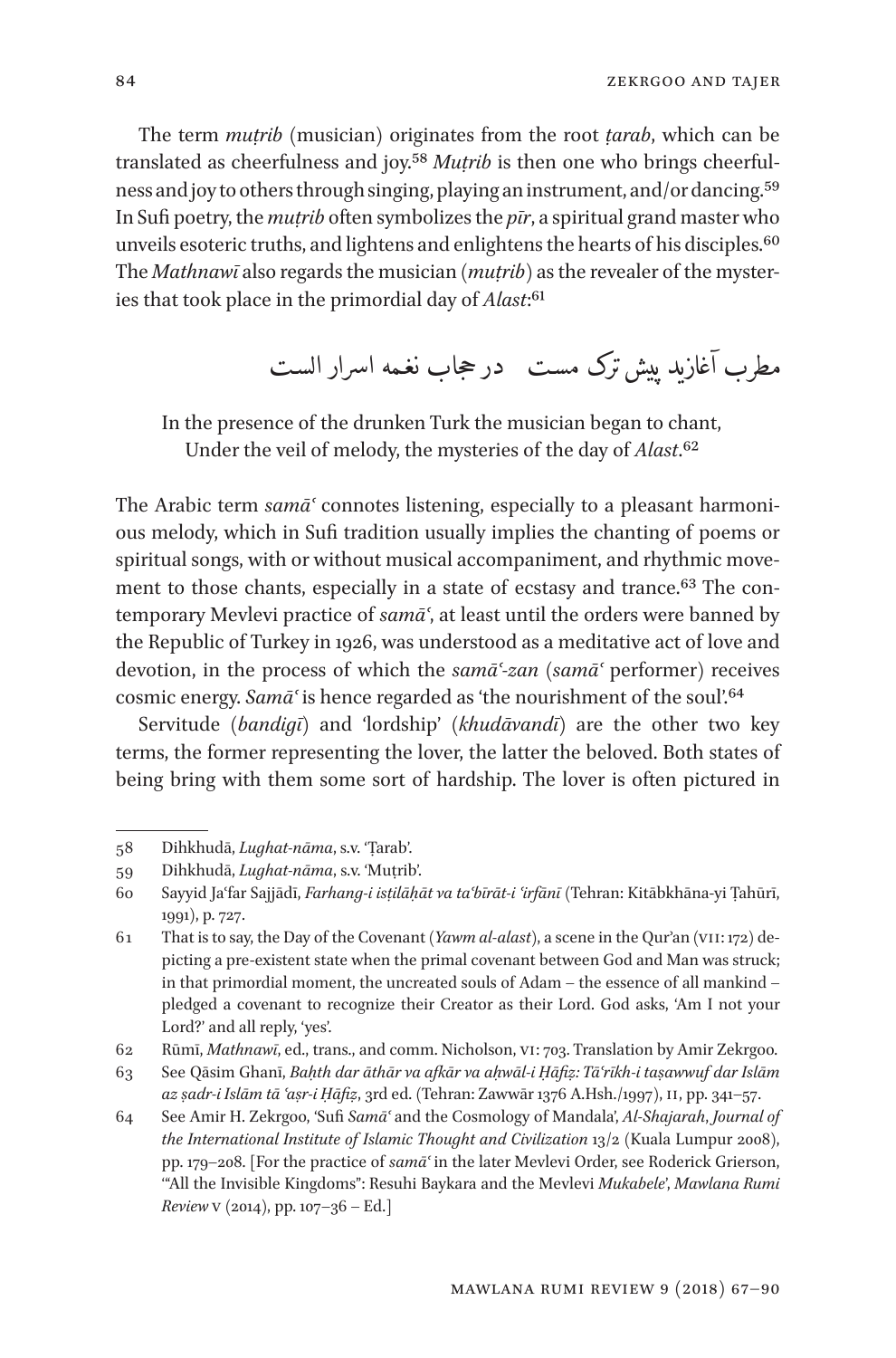Persian poetry as a 'slave' to the beloved,<sup>65</sup> hence the expressions 'servitude' and 'chains'. The beloved, on the other hand, is the master who is constantly troubled by the lover's burning passion; therefore 'lordship' is accompanied by 'misery'. The musician (*muṭrib*), who is the personification of love, informs us of the trials and tribulations associated with the spiritual path, from which neither the lover nor the beloved can distance himself. This message is particularly expressed during *samāʿ*, a time when Sufis feel that prayers are especially answered.66 The experience of a sense of selflessness is one of the aims of *samāʿ*, a state in which individuality is dissolved. 'At the stage of selflessness the lover, freed from the chains and headaches of servitude and lordship, is needless, and true love is his only treasure and with it he can elevate to a stage that is beyond hope and fear.'67 When there is no self and no individuality, the barrier between lover and beloved disappears, for all divisions are rooted in the notion, or rather the illusion, of 'self'. The process of shifting from individuality to selflessness is the same process when individual instruments work together to create a symphony:

The individuals take part in this collective dance of whirling spins in order to become liberated from their 'individuality' that makes them limited and isolated. They, under the supervision of a *murshid* or *pīr* move toward absorption in the tempo of the cosmic symphony and become united with it, in the same way that the sounds of individual instruments are stripped from their individuality in the performance of a huge orchestra.<sup>68</sup>

Love is that melting pot, that delightful symphony that represents the unity between individuals – the lovers and the ones beloved. When individualities

 $\frac{1}{65}$ ت کاردل درعشق بازی بندگی است ز�ا ن � ر<br>ندگی درعاشقی پایندگی است �

 Heart serves love through servitude / Servitude is lover's immortality (Translation by Zekrgoo)

 From Shāh Nimatullāh Walī, *Dīwān*, ed. Mohammad Rasa, pp. 119, 360 (available online: http://www.sufi.ir/books/download/farsi/hazrate-shah-nematollah/divan-shahnema tollah-kamel.pdf), accessed 27 November 2018.

- 66 Leonard Lewisohn, 'The Sacred Music of Islam: Samaʿ in the Persian Sufi Tradition', *British Journal of Ethnomusicology* 6 (1997), pp. 1–33.
- 67 Leyla H. Tajer, 'The Ingredients, Stages and Experience of Love: A Parallel Exposition of Jalaluddin M. Rumi and Ananda K. Coomaraswamy', PhD Thesis (International Institute of Islamic Thought and Civilization, Kuala Lumpur 2014), p. 250.

<sup>68</sup> See Amir H. Zekrgoo, 'Sufi *Samāʿ'*, p. 201.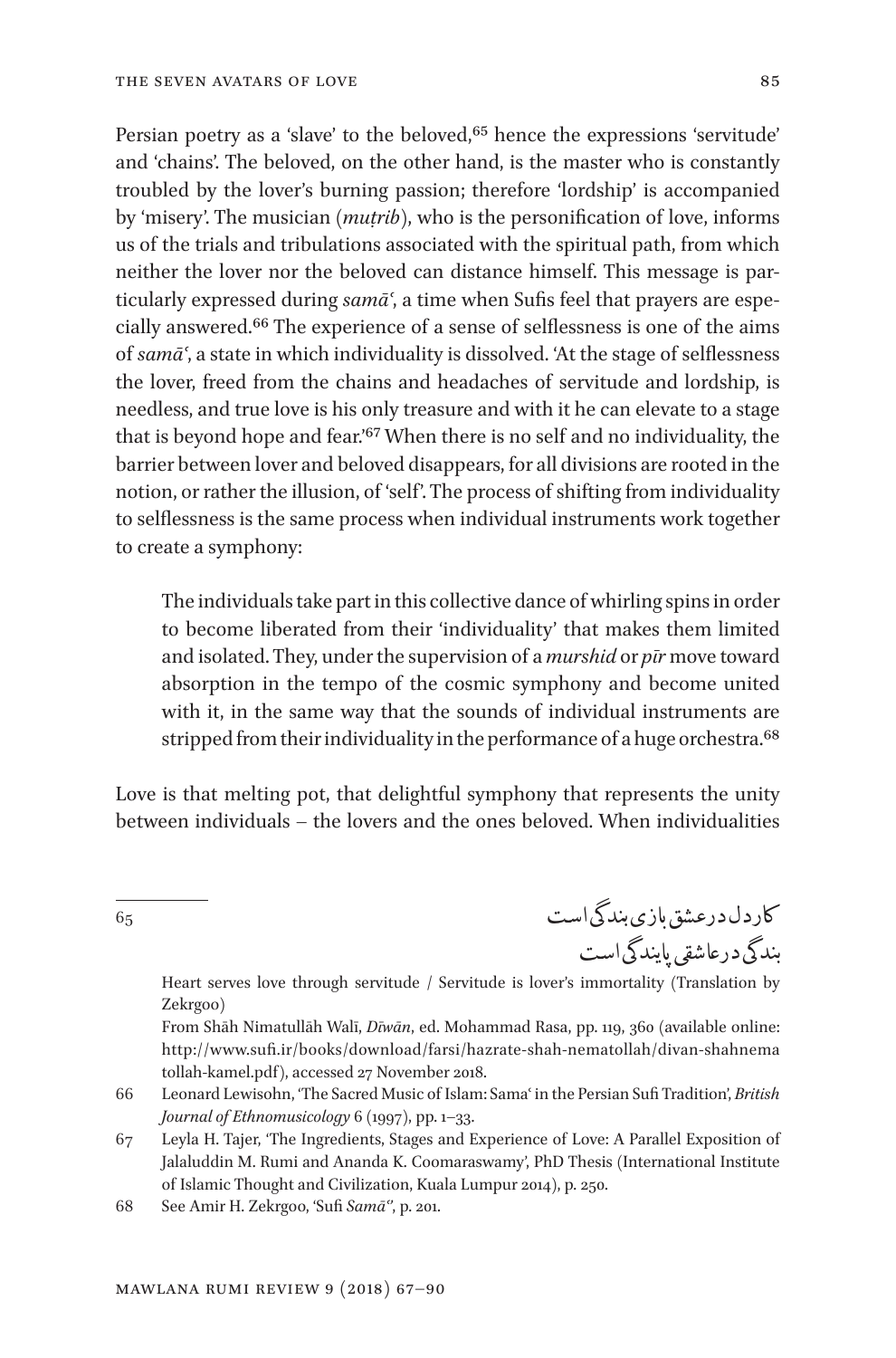are melted in the boiling pot of love, all the impurities are removed and inner peace prevails.69

### **8 Conclusion**

As we have seen, the six books of the *Mathnawī* offer various representations and depictions of love, and the poet seems preoccupied with symbolic depictions of various modes of love in the guise of individuals. The personalities that embody love – love's avatars – are, however, often overlooked. This may be because (1) these personifying characters may appear only briefly, in the midst of complex and multifaceted anecdotes or stories; (2) the poet names the characters, but does not go on to elaborate or overtly specify their role as personifications of love; or (3) the audience is often carried away by the stereotypical or stock character roles of certain of these personifications, and as a result, the connection between 'love' and its personifications is easily overlooked.

In this study we have attempted to identify and extract seven bodily incarnations or symbols of love. Each of these manifestations/personifications is introduced both in the context of the narrative – in relation to love – and in the context of the overall character and attributes by which it is made known. These seven manifestations or avatars represent seven phases in the path of love. Although these phases do not appear in a systematic progression in the *Mathnawi*, one can see a logical hierarchy that begins with the simplest manifestation of love, and ends with the highest and most abstract manifestation that removes the barrier between the lover and the beloved. However, as 'love' does not follow any logic known to man, one cannot claim that the stages in the path of love are the same in number for every seeker, or even follow the same order.

While the beloved symbolizes the eternal felicity of spiritual realization, the lover is depicted as a seeker on the Sufi path, with love symbolizing the Path itself. Love's seven personifications act as signs, guidelines, tests, and inspirations that are meant to lead the qualified candidates and neophytes, and filter out those with impurities.

In its first manifestation, love appears as the blood-shedder who does the initial winnowing of would-be lovers, scaring away those who do not belong in love's realm, and leaving room for the true lover, who is bold and fearless, and persistent to the end of the journey.

<sup>69</sup> Zekrgoo, 'Sufi *Samā"*, p. 203.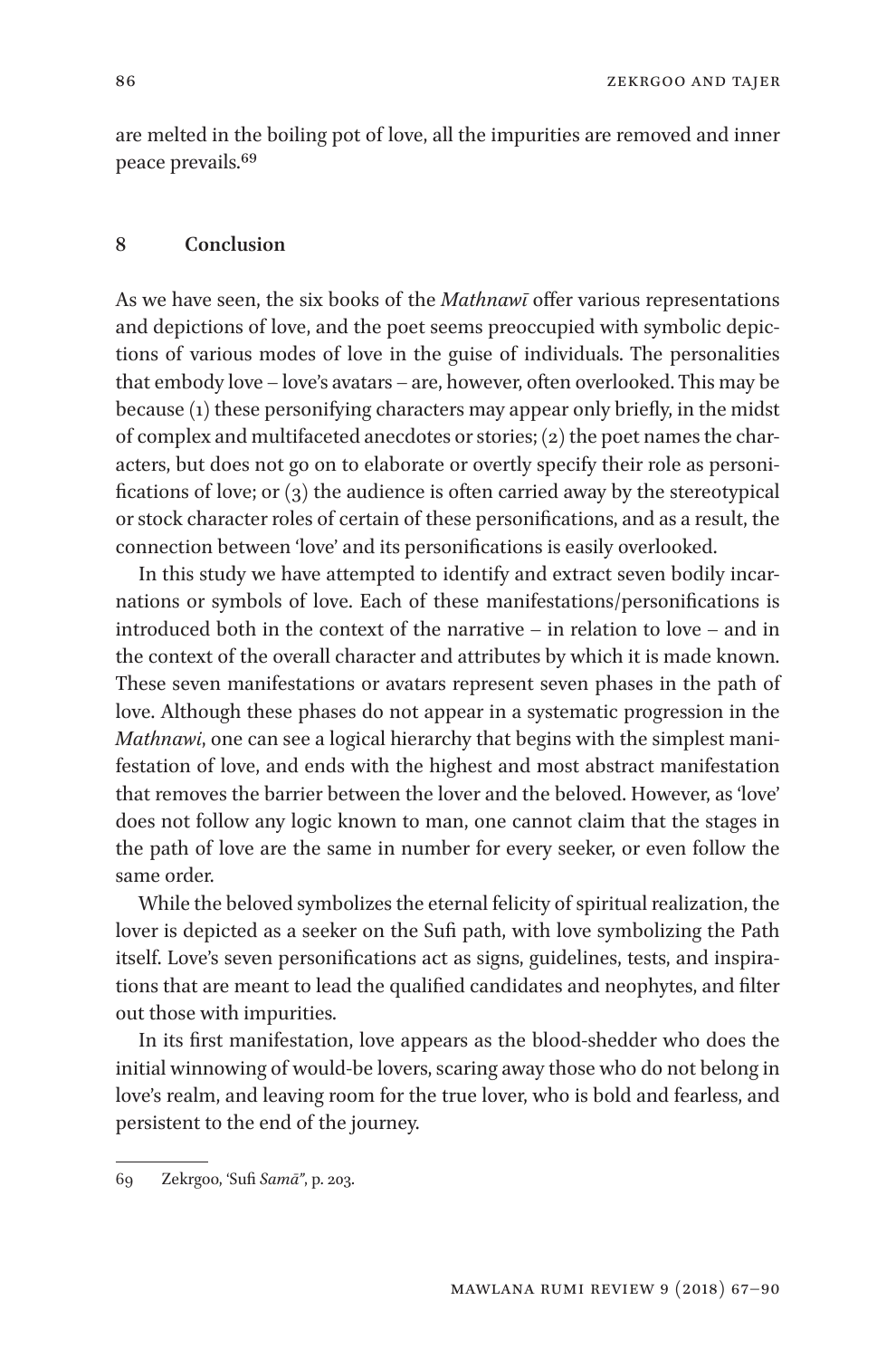The *Pīr*, the second manifestation of love, assists and guides the wayfarer with his wisdom, patience, and fatherly kindness. Through the guidance received from a *Pīr*, the wayfarer is allowed to move forward, using his knowledge and sense of orientation – just like a free pigeon. This is, of course, a test to evaluate the lover's strength and loyalty.

This is where worldly desires may enter, misleading the lover and undermining or robbing his faith. Once again the fierce face of love appears – this time personified as the constable. He arrests and punishes the thieving heart of the lover. The constable here is the compeller, symbolizing the feeling of guilt that burns the breast of the lover. This agonizing experience, however, is a blessing in disguise, because it increases the knowledge of the traveller about the traps that may waylay him, and most importantly, brings him to the audience of the 'king' – the royal face and next avatar of love – who gracefully receives him.

The 'caliph', whose authority is sanctioned by God, is the next personification. Due to his association with the divine, the position of the caliph is higher than that of a king. Hence, at this stage, love is introduced as an embodiment of the power of a higher spiritual order. All the prophets of God, spiritual leaders, and saints fall into this category, for they are carriers of divine light through whom the earthly paths to heaven are illuminated.

At the highest stage of this hierarchy stands the Archangel Gabriel – an angelic personification of love. Gabriel is the carrier of divine revelation – the very material by which the prophets of God are enlightened and the followers of faith are provided with guidance. Here love and revelation become synonymous.

The last personification of love, the musician, is categorically different from all the above. The musician questions the essential validity of any form of personification or individuality on the path of love. He encourages a fundamental shift from individuality to selflessness, for true unity can only be attained when individualities are dissolved. In other words, when lover and beloved are both stripped of their individual identities, the barrier between them is removed and what remains is pure love.

#### **Bibliography**

- Aivar, V. A. K. 'Dasavatara Symbolism in Spiritual Sadhana', in *Symbolism in Hinduism*, ed. R. S. Nathan. 2nd ed. Bombay: Ameet Offset 1989.
- Anwar, Etin. 'Ibn Sīna's Philosophical Theology of Love: A Study of *Risālah fī al-ʿishqʾ*', *Islamic Studies* 42/2 (2003), pp. 331–45.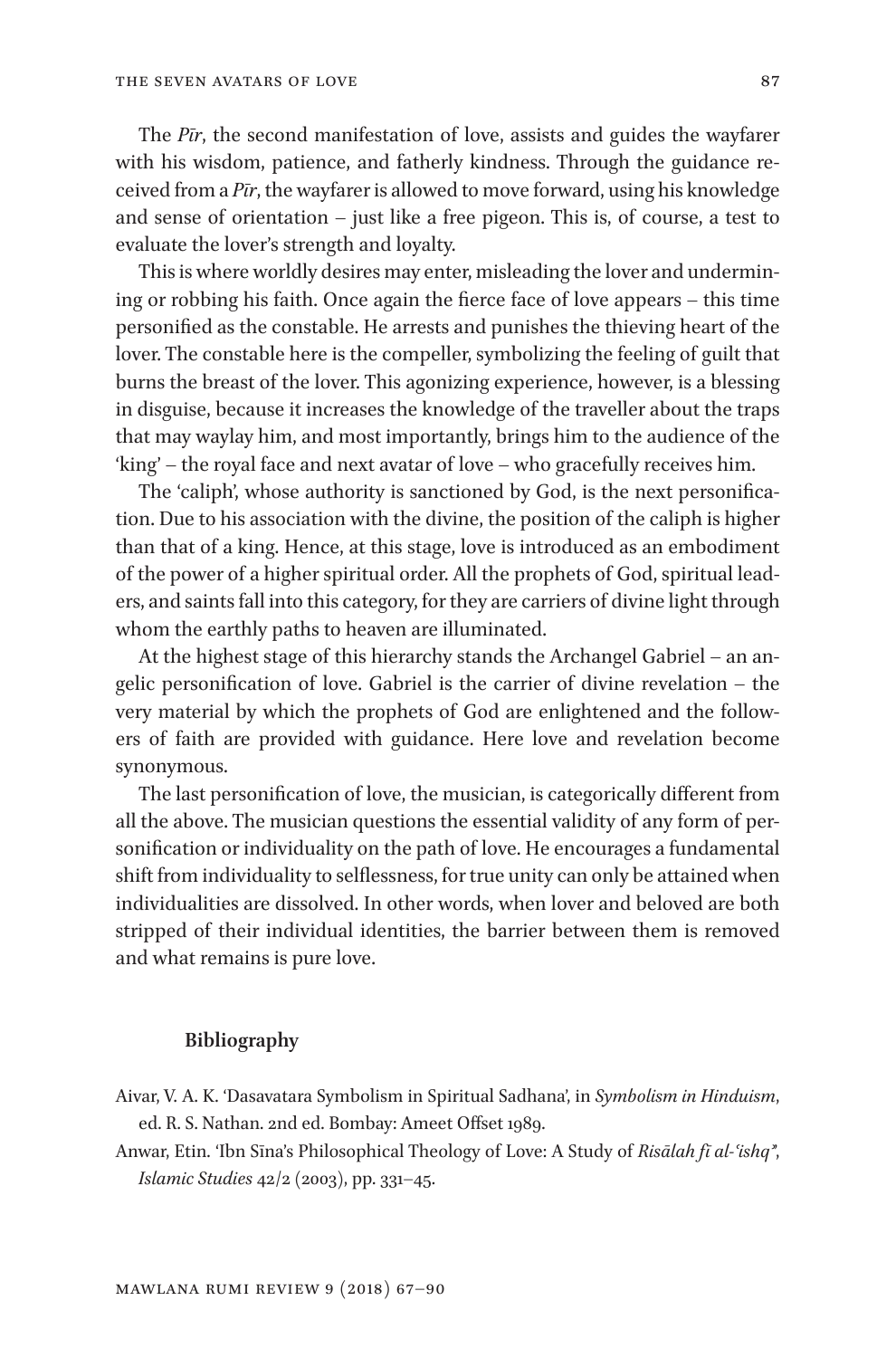- *Bhagavad-Gītā As It Is*, trans. A. C. Bhaktivedanta Swami Prabhupāda. Los Angeles: Bhaktivedanta Book Trust 1983.
- *The Bhagavad Gita*, trans. Juan Mascaró. Harmondsworth, UK: Penguin 1962.
- *The Bhagavad Gītā: Twenty-fifth Anniversary Edition*, ed. Christopher Key Chapple, trans. Winthrop Sargeant. Albany, NY: State University of New York Press 2009.
- Dihkhudā, ʿAlī Akbar. *Lughat-nāma*, ed. Muḥammad Muʿīn and M. Jaʿfar Shahīdī. Tehran: Muʿassasa-yi Lughat-nāma-yi Dihkhudā. Tehran: Tehran University Press 1373 A.Hsh./1994.
- Ernst, Carl. 'A Little Indicates Much: Structure and Meaning in the Prefaces to Rūmī's *Mathnawī*, Books I–III', *Mawlana Rumi Review* V (2014), pp. 14–25.
- Ernst, Carl. 'The Stages of Love in Persian Sufism, from Rabiʾa to Ruzbihan', in *The Heritage of Sufism*, vol. 2: *Classical Persian Sufism from Its Origins to Rūmī*, ed. Leonard Lewisohn. Oxford: Oneworld 1999, pp. 435–56.
- Furuzanfar, Badiʿ al-Zaman. *Ahādīth-i Mathnawī*. 5th ed. Tehran: Amir Kabir 1370 AHsh./1991.
- Geoffroy, E. 'Shaykh', *Encyclopaedia of Islam*. 2nd ed., vol. IX, p. 397. Leiden: E. J. Brill 2012. Also available at: http://dx.doi.org.proxy.uchicago.edu/10.1163/1573-3912\_ islam\_SIM\_6890 (accessed 13 May 2019).
- Ghanī, Qāsim. *Baḥth dar āthār va afkār va aḥwāl-i Ḥāfiẓ: Tāʿrīkh-i taṣawwuf dar Islām az ṣadr-i Islām tā ʿaṣr-i Ḥāfiẓ*. 3rd ed. Tehran: Zawwār 1376 A.Hsh./1997.
- Ghazālī, Aḥmad. *Majmūʿa-yi āthār-i fārsī-yi Aḥmad Ghazālī*, ed. Aḥmad Mujāhid. Tehran: Tehran University Press 1370 A.Hsh/1991.
- Ghazālī, Muḥammad. *Makātib-i fārsī-yi Ghazālī*, ed. ʿAbbās Iqbāl. Tehran: Ibn Sīnā 1333 A.Hsh./1954.
- Grierson, Roderick. '"All the Invisible Kingdoms": Resuhi Baykara and the Mevlevi *Mukabele'*", *Mawlana Rumi Review* V (2014), pp. 107–36.
- Ḥāfiẓ. *Dīwān-i Ḥāfiẓ, Khwāja Shams al-Dīn Muḥammad*, ed. Parvīz Nātil Khānlarī. 2 vols. Tehran: Intishārāt-i Khwārazmī 1359 A.Hsh./1980.
- Ibn ʿArabī. *Fuṣūṣ al-ḥikam*, ed. Abūʾl-ʿAlāʾ ʿAfīfī. Beirut: Dār al-Kutub al-ʿArabī 1946.
- Isfandiyār, Maḥmūd-Riḍā and Fāṭima Sulaymānī. 'Mafhūm-i ʿishq az dīdgāh-i Rūzbihān Baqlī', *Pazhūhish-nāma-yi adyān* 4/7 (2010), pp. 31–46.
- Kadi, Wadad and Aram A. Shahin. 'Caliph, Caliphate', in *The Princeton Encyclopedia of Islamic Political Thought*, ed. Gerhard Böwering, Patricia Crone, Mahan Mirza, Wadad Kadi, Muhammad Qasim Zaman, and Devin J. Stewart. Princeton: Princeton University Press 2013.
- Karamī, Ṭayyiba. 'Jibrāʾīl', in *Dānishnāma-yi jahān-i islām*, vol. 9. Tehran: Bunyād-i Dāʾirat al-Maʿārif-i Islāmī 2005, pp. 602–5.
- Kinsley, David. 'Avatara', in *The Encyclopedia of Religion*, vol. 2, ed. Mircea Eliade. New York: Simon & Schuster Macmillan 1987, pp. 14–15.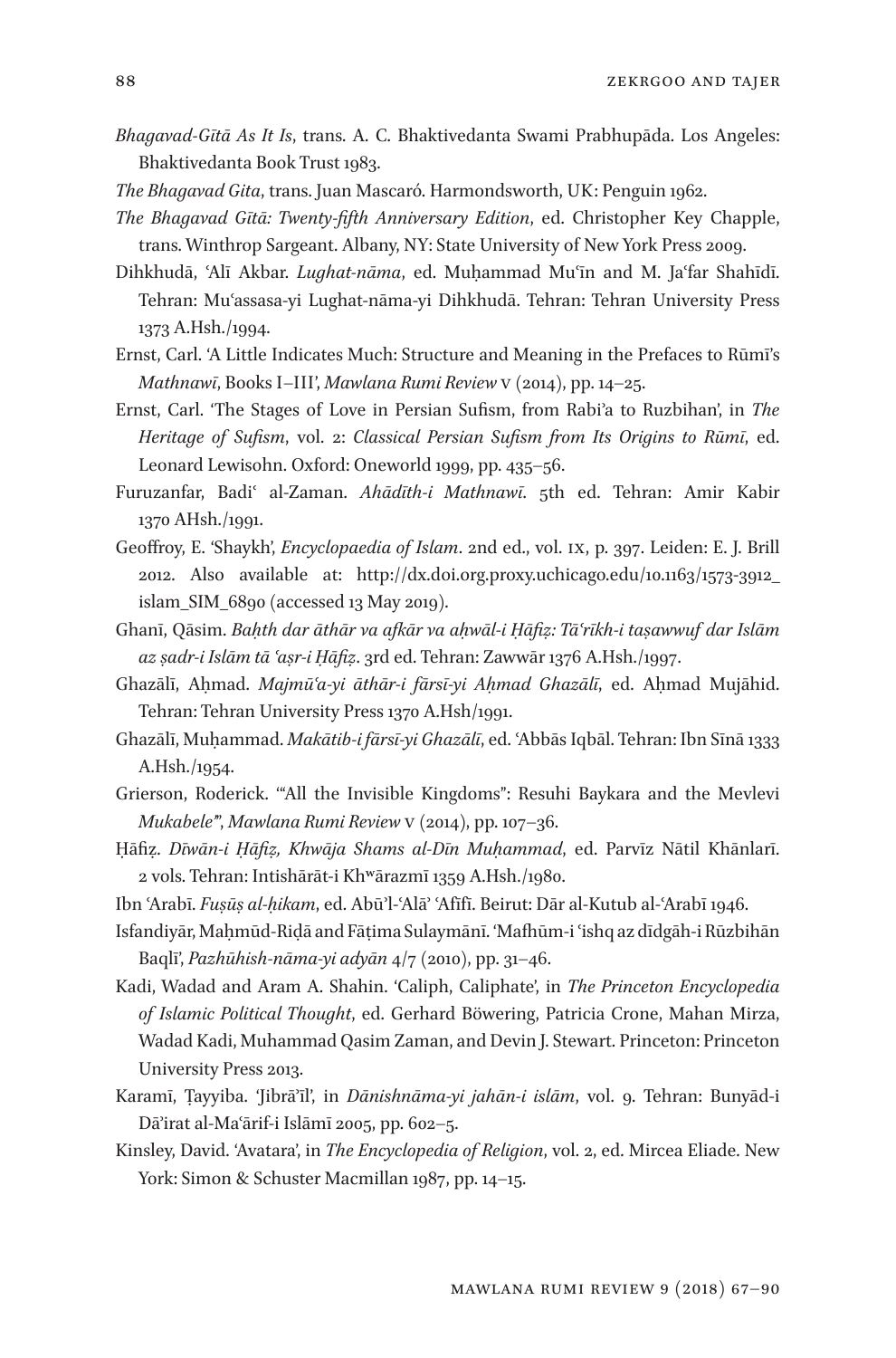- Lewisohn, Leonard. 'Sufism's Religion of Love, from Rabʿia to Ibn Arabi', in *The Cambridge Companion to Sufism*, ed. Lloyd Ridgeon. Cambridge: Cambridge University Press 2015, pp. 150–80.
- Lewisohn, Leonard. 'The Sacred Music of Islam: Samāʿ in the Persian Sufi tradition', *British Journal of Ethnomusicology* 6 (1997), pp. 1–33.
- Mīr Findiriskī. *Muntakhab-i Jūg-bāsisht,* ed. Fatḥullāh Mujtabāʾī. Tehran: Iranian Institute of Philosophy 2006.
- Mojtabai, Fathollah. 'Hindu–Muslim Dialogue: A Historical Flashback.' Paper presented at the International Symposium on Mystical Aspects of Islamic Art and Literature, Kuala Lumpur 2009.
- Niẓāmī Ganjaʾī. *Khusraw va Shīrīn*, ed. Waḥīd Dastgirdī and Saʿīd Ḥamīdiyān. Tehran: Nashr-i Qaṭra 1376 A.Hsh./1997.
- Pourjavady, Nasrollah. 'Pīr', in *Dānishnāma-yi jahān-i Islām*, vol. 5, ed. Gholam Ali Haddad Adel et al. Tehran: Bunyād-i Dāʾirat al-Maʿārif-i Islāmī 1996, pp. 892–898.
- Porushani, Iraj. 'Pīr', in *Dānishnāma-yi jahān-i islām*, vol. 5. Tehran: Bunyād-i Dāʾirat al-Maʿārif-i Islāmī 2000, p. 892.
- Qūnawī, Ṣadr al-Dīn. *Miftāḥ al-ghayb*, ed. Muḥammad Khwājūʾī. Tehran: Mawlā 1374 A.Hsh./1995.
- Rūmī, Jalāl al-Dīn Muḥammad. *The Mathnawí of Jaláluʾddín Rúmí*, ed., trans., and comm. Reynold A. Nicholson. 8 vols. London: Gibb Memorial Trust 1925–1940; repr. [Persian text] Tehran: Nashr-i Būta 1381 A.Hsh./2002.
- Rūmī, Jalāl al-Dīn Muḥammad. *Rūmī, The Masnawi: Book Three*, trans. Jawid Mojaddedi. Oxford: Oxford University Press 2004.
- Rūmī, Jalāl al-Dīn Muḥammad. *Kulliyyāt-i Shams yā Dīwān-i kabīr az guftār-i Mawlānā Jalāl al-Dīn Muḥammad mashhūr bi Mawlawī, bā taṣḥīḥāt va ḥawāshī*, ed. Badiʿ al-Zaman Furuzanfar. 3rd ed. Tehran: Sipihr 1363 A.Hsh./1984.
- Sajjādī, Sayyid Jaʿfar. *Farhang-i Isṭilāḥāt va taʿbīrāt-i ʿirfānī*. Tehran: Kitābkhāna-yi Ṭahūrī 1991.
- Schimmel, Annemarie. *Mystical Dimensions of Islam*. Chapel Hill, NC: University of North Carolina Press 1975.
- Shāh Nimatullāh Walī. *Dīwān*, ed. Mohammad Rasa (2018), p. 119. Available online: http://www.sufi.ir/books/download/farsi/hazrate-shah-nematollah/divan-shah nematollah-kamel.pdf (accessed 27 November 2018).
- Shams al-Dīn Muḥammad-i Tabrīzī. *Maqālāt-i Shams-i Tabrīzī*, ed. Muḥammad ʿAlī Muwaḥḥid. Tehran: Khwārazmī 1369 A.Hsh./1990.
- Steingass, Francis. *A Comprehensive Persian–English Dictionary*. New Delhi: Asian Educational Services 1992.
- Stutley, James and Margaret Stutley. *A Dictionary of Hinduism*. London: Routledge & Kegan Paul 1977.